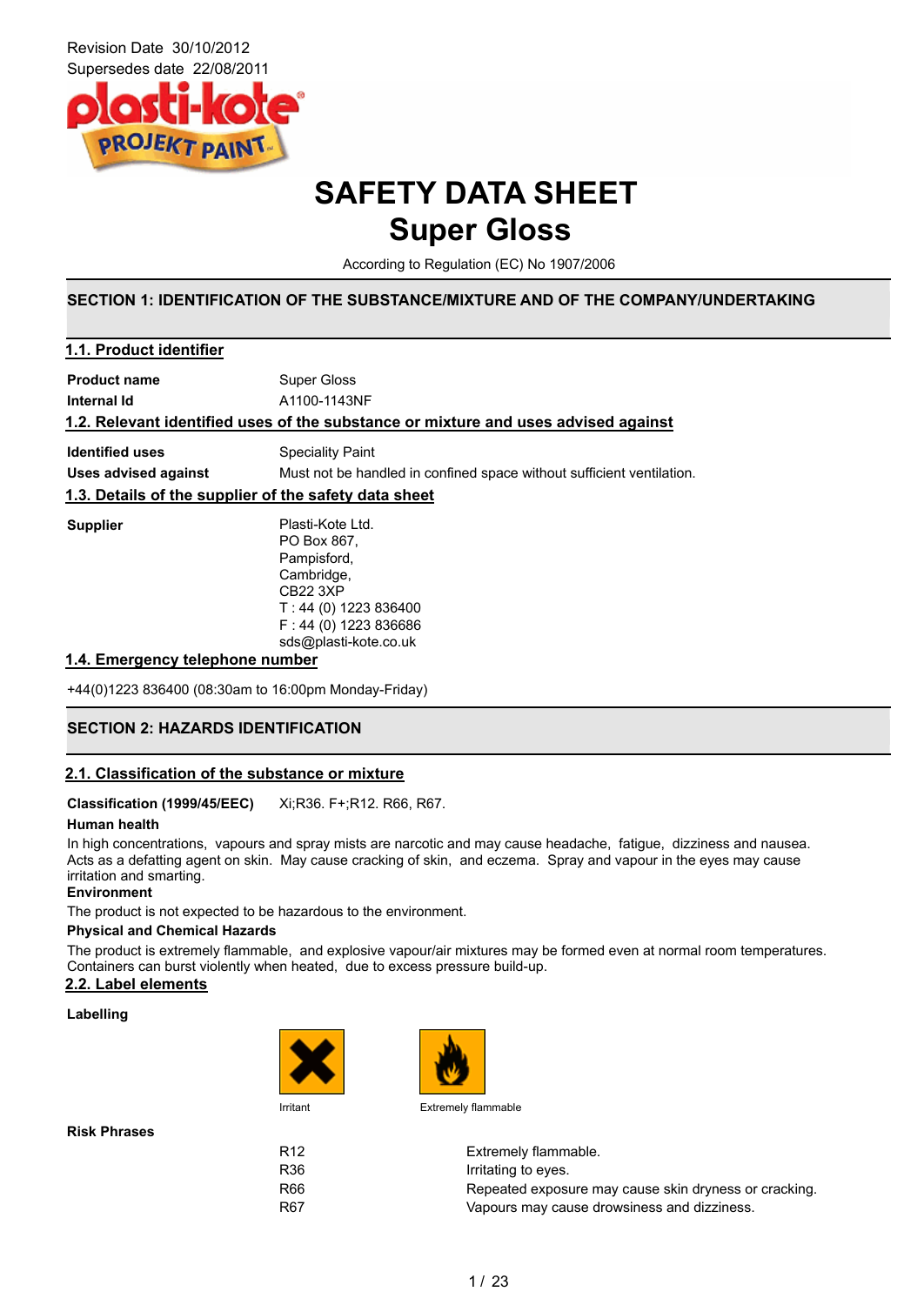| <b>Safety Phrases</b> |                 |                                                                                                                                             |
|-----------------------|-----------------|---------------------------------------------------------------------------------------------------------------------------------------------|
|                       | A1              | Pressurized container: protect from sunlight and do not expose to<br>temperatures exceeding 50°C. Do not pierce or burn, even after<br>use. |
|                       | A2              | Do not spray on a naked flame or any incandescent material.                                                                                 |
|                       | S2              | Keep out of the reach of children.                                                                                                          |
|                       | S <sub>16</sub> | Keep away from sources of ignition - No smoking.                                                                                            |
|                       | S <sub>23</sub> | Do not breathe vapour/spray.                                                                                                                |
|                       | S24/25          | Avoid contact with skin and eyes.                                                                                                           |
|                       | S <sub>26</sub> | In case of contact with eyes, rinse immediately with plenty of water<br>and seek medical advice.                                            |
|                       | S51             | Use only in well-ventilated areas.                                                                                                          |

#### **2.3. Other hazards**

This product does not contain any PBT or vPvB substances.

### **SECTION 3: COMPOSITION/INFORMATION ON INGREDIENTS**

#### **3.2. Mixtures**

| <b>ACETONE</b>                                                                                                                          |                   |                                                                                 | 25-50% |
|-----------------------------------------------------------------------------------------------------------------------------------------|-------------------|---------------------------------------------------------------------------------|--------|
| CAS-No.: 67-64-1                                                                                                                        | EC No.: 200-662-2 |                                                                                 |        |
| Classification (EC 1272/2008)<br>Flam. Liq. 2 - H225<br><b>EUH066</b><br>Eye Irrit. 2 - H319<br>STOT SE 3 - H336                        |                   | Classification (67/548/EEC)<br>F; R11<br>Xi;R36<br><b>R66</b><br><b>R67</b>     |        |
| <b>PROPANE</b>                                                                                                                          |                   |                                                                                 | 15-20% |
| CAS-No.: 74-98-6                                                                                                                        | EC No.: 200-827-9 |                                                                                 |        |
| Classification (EC 1272/2008)<br>Flam. Gas 1 - H220                                                                                     |                   | Classification (67/548/EEC)<br>$F+;R12$                                         |        |
| <b>ISOBUTYL METHYL KETONE</b>                                                                                                           |                   |                                                                                 | 10-15% |
| CAS-No.: 108-10-1                                                                                                                       | EC No.: 203-550-1 |                                                                                 |        |
| Classification (EC 1272/2008)<br>Flam. Liq. 2 - H225<br><b>EUH066</b><br>Acute Tox. 4 - H332<br>Eye Irrit. 2 - H319<br>STOT SE 3 - H335 |                   | Classification (67/548/EEC)<br>F; R11<br>Xn;R20<br>Xi;R36/37<br>R <sub>66</sub> |        |
| <b>BUTANE</b>                                                                                                                           |                   |                                                                                 | 5-10%  |
| CAS-No.: 106-97-8<br>Substance with National workplace exposure limits.                                                                 | EC No.: 203-448-7 |                                                                                 |        |
| Classification (EC 1272/2008)<br>Flam. Gas 1 - H220                                                                                     |                   | Classification (67/548/EEC)<br>$F+;R12$                                         |        |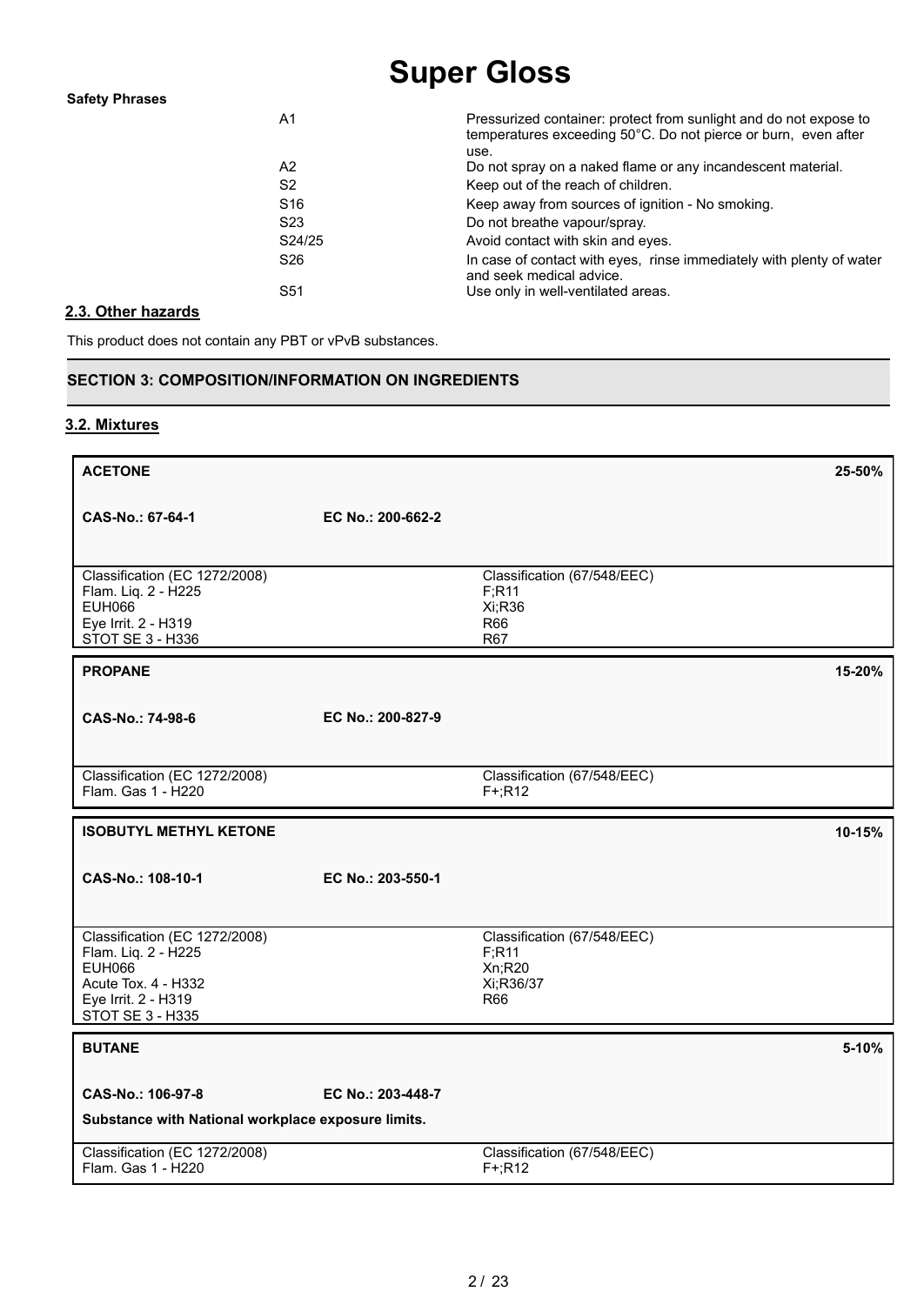| n-BUTYL ACETATE                                                                           |                   |                                                                     | $5 - 10%$ |
|-------------------------------------------------------------------------------------------|-------------------|---------------------------------------------------------------------|-----------|
| CAS-No.: 123-86-4                                                                         | EC No.: 204-658-1 |                                                                     |           |
| Classification (EC 1272/2008)<br>Flam. Liq. 3 - H226<br><b>EUH066</b><br>STOT SE 3 - H336 |                   | Classification (67/548/EEC)<br>R <sub>10</sub><br><b>R66</b><br>R67 |           |
| ETHYL 3-ETHOXY PROPIONATE                                                                 |                   |                                                                     | $1 - 5%$  |
| CAS-No.: 763-69-9                                                                         | EC No.: 212-112-9 |                                                                     |           |
| Classification (EC 1272/2008)<br>Flam. Liq. 3 - H226<br><b>EUH066</b>                     |                   | Classification (67/548/EEC)<br>R66.                                 |           |
| <b>TITANIUM DIOXIDE</b>                                                                   |                   |                                                                     | $1 - 5%$  |
| CAS-No.: 13463-67-7                                                                       | EC No.: 236-675-5 |                                                                     |           |
| Substance with National workplace exposure limits.                                        |                   |                                                                     |           |
| Classification (EC 1272/2008)<br>Not classified.                                          |                   | Classification (67/548/EEC)<br>Not classified.                      |           |
| <b>BARIUM SULPHATE</b>                                                                    |                   |                                                                     | $1 - 5%$  |
| CAS-No.: 7727-43-7                                                                        | EC No.: 231-784-4 |                                                                     |           |
| Substance with National workplace exposure limits.                                        |                   |                                                                     |           |
| Classification (EC 1272/2008)<br>Not classified.                                          |                   | Classification (67/548/EEC)<br>Not classified.                      |           |
| <b>IRON OXIDE</b>                                                                         |                   |                                                                     | $< 1\%$   |
| CAS-No.: 1309-37-1                                                                        | EC No.: 215-168-2 |                                                                     |           |
| Substance with National workplace exposure limits.                                        |                   |                                                                     |           |
| Classification (EC 1272/2008)<br>Not classified.                                          |                   | Classification (67/548/EEC)<br>Not classified.                      |           |
| <b>AMORPHOUS SILICA</b>                                                                   |                   |                                                                     | $< 1\%$   |
| CAS-No.: 112926-00-8                                                                      | EC No.:           |                                                                     |           |
| Classification (EC 1272/2008)<br>STOT SE 3 - H335                                         |                   | Classification (67/548/EEC)<br>Xi;R37.                              |           |
| 1,2,4-TRIMETHYLBENZENE                                                                    |                   |                                                                     | $< 1\%$   |
| CAS-No.: 95-63-6                                                                          | EC No.: 202-436-9 |                                                                     |           |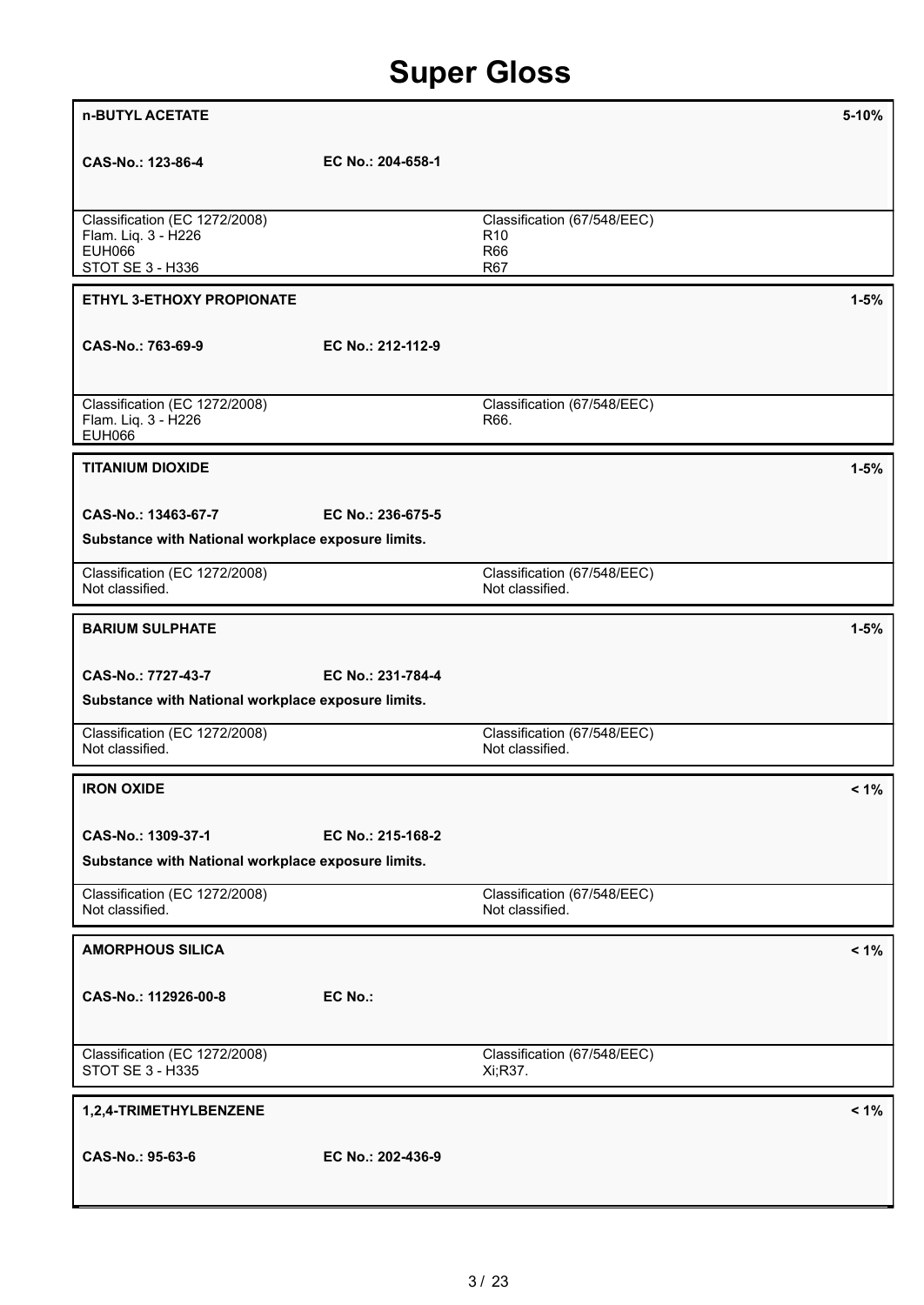Classification (EC 1272/2008) Flam. Liq. 3 - H226 Acute Tox. 4 - H332 Skin Irrit. 2 - H315 Eye Irrit. 2 - H319 STOT SE 3 - H335 Aquatic Chronic 2 - H411

Classification (67/548/EEC)  $R10$ Xn;R20 Xi;R36/37/38 N;R51/53

**SOLVENT NAPHTHA, LIGHT AROMATIC (<0.1 % BENZENE) < 1%**

**CAS-No.: 64742-95-6 EC No.: 265-199-0**

Classification (EC 1272/2008) Flam. Liq. 3 - H226 EUH066 Skin Irrit. 2 - H315 STOT SE 3 - H336 Asp. Tox. 1 - H304 Aquatic Chronic 2 - H411

#### **XYLENE < 1%**

**CAS-No.: 1330-20-7 EC No.: 215-535-7**

Classification (EC 1272/2008) Flam. Liq. 3 - H226 Acute Tox. 4 - H312 Acute Tox. 4 - H332 Skin Irrit. 2 - H315

#### **ZIRCONIUM 2-ETHYLHEXANOATE < 1%**

**CAS-No.: 22464-99-9 EC No.: 245-018-1**

**Substance with National workplace exposure limits.**

Classification (67/548/EEC) Not classified. Classification (EC 1272/2008) Not classified.

The Full Text for all R-Phrases and Hazard Statements are Displayed in Section 16.

### **SECTION 4: FIRST AID MEASURES**

#### **4.1. Description of first aid measures**

#### **Inhalation**

Move the exposed person to fresh air at once. Place unconscious person on the side in the recovery position and ensure breathing can take place. Keep the affected person warm and at rest. Get prompt medical attention.

#### **Ingestion**

Immediately rinse mouth and provide fresh air. Do not induce vomiting. Get medical attention if any discomfort continues.

### **Skin contact**

Wash skin with soap and water. Get medical attention if any discomfort continues.

#### **Eye contact**

Spray in the eyes: Make sure to remove any contact lenses from the eyes before rinsing. Promptly wash eyes with plenty of water while lifting the eye lids. Continue to rinse for at least 15 minutes. Get medical attention if any discomfort continues. **4.2. Most important symptoms and effects, both acute and delayed**

#### **General information**

The severity of the symptoms described will vary dependant of the concentration and the length of exposure. **Inhalation.**

Vapours may cause headache, fatigue, dizziness and nausea. In case of overexposure, organic solvents may depress the central nervous system causing dizziness and intoxication, and at very high concentrations unconsciousness and death.

### Classification (67/548/EEC) Xn;R65. Xi;R38. N;R51/53. R10,R66,R67.

Classification (67/548/EEC)

Xi;R38

R10 Xn;R20/21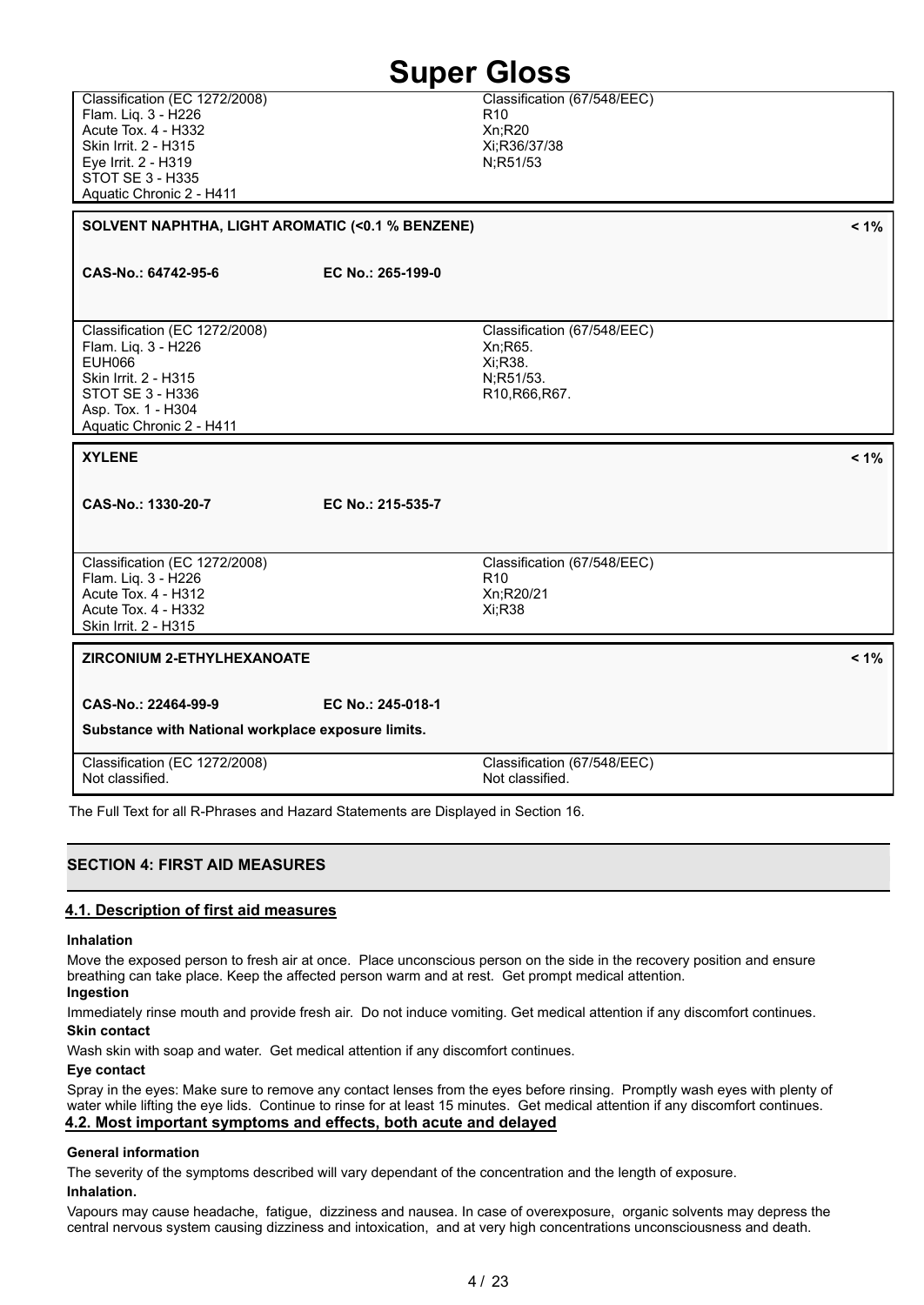#### **Ingestion**

Due to the physical nature of this material it is unlikely that swallowing will occur. May cause nausea, headache, dizziness and intoxication.

#### **Skin contact**

Prolonged or repeated contact with skin may cause redness, itching, irritation and eczema/chapping.

#### **Eye contact**

Irritation of eyes and mucous membranes.

#### **4.3. Indication of any immediate medical attention and special treatment needed**

No specific chemical antidote is known to be required after exposure to this product. Treat Symptomatically.

### **SECTION 5: FIREFIGHTING MEASURES**

#### **5.1. Extinguishing media**

#### **Extinguishing media**

Extinguish with foam, carbon dioxide, dry powder or water fog.

#### **Unsuitable extinguishing media**

Do not use water jet as an extinguisher, as this will spread the fire.

#### **5.2. Special hazards arising from the substance or mixture**

#### **Hazardous combustion products**

Thermal decomposition or combustion may liberate carbon oxides and other toxic gases or vapours.

#### **Unusual Fire & Explosion Hazards**

Aerosol cans may explode in a fire. The product is extremely flammable, and explosive vapour/air mixtures may be formed even at normal room temperatures. Vapours are heavier than air and may spread near ground to sources of ignition. **Specific hazards**

Pressurised container: Must not be exposed to temperatures above 50°C.

#### **5.3. Advice for firefighters**

#### **Special Fire Fighting Procedures**

Cool aerosol containers exposed to heat with water spray and remove container, if no risk is involved. Use water spray to reduce vapours.

#### **Protective equipment for fire-fighters**

Wear full protective clothing. Use air-supplied respirator during fire fighting.

### **SECTION 6: ACCIDENTAL RELEASE MEASURES**

#### **6.1. Personal precautions, protective equipment and emergency procedures**

Extinguish all ignition sources. Avoid sparks, flames, heat and smoking. Ventilate. Avoid inhalation of vapours and aerosol spray. In case of inadequate ventilation use suitable respirator. Avoid contact with skin and eyes.

#### **6.2. Environmental precautions**

Exposure to aquatic environment unlikely. Avoid discharge into drains. **6.3. Methods and material for containment and cleaning up**

Ventilate well. Clean contaminated area with oil-removing material.

#### **6.4. Reference to other sections**

For personal protection, see section 8. See section 11 for additional information on health hazards. For waste disposal, see section 13.

### **SECTION 7: HANDLING AND STORAGE**

#### **7.1. Precautions for safe handling**

Read and follow manufacturer's recommendations. During application and drying, solvent vapours will be emitted. Avoid inhalation of vapours and spray mists. Keep away from heat, sparks and open flame. When sprayed on a naked flame or any incandescent material the aerosol vapours can be ignited.

#### **7.2. Conditions for safe storage, including any incompatibilities**

Aerosol cans: Must not be exposed to direct sunlight or temperatures above 50°C. Keep away from heat, sparks and open flame. Store in a cool and well-ventilated place.

#### **7.3. Specific end use(s)**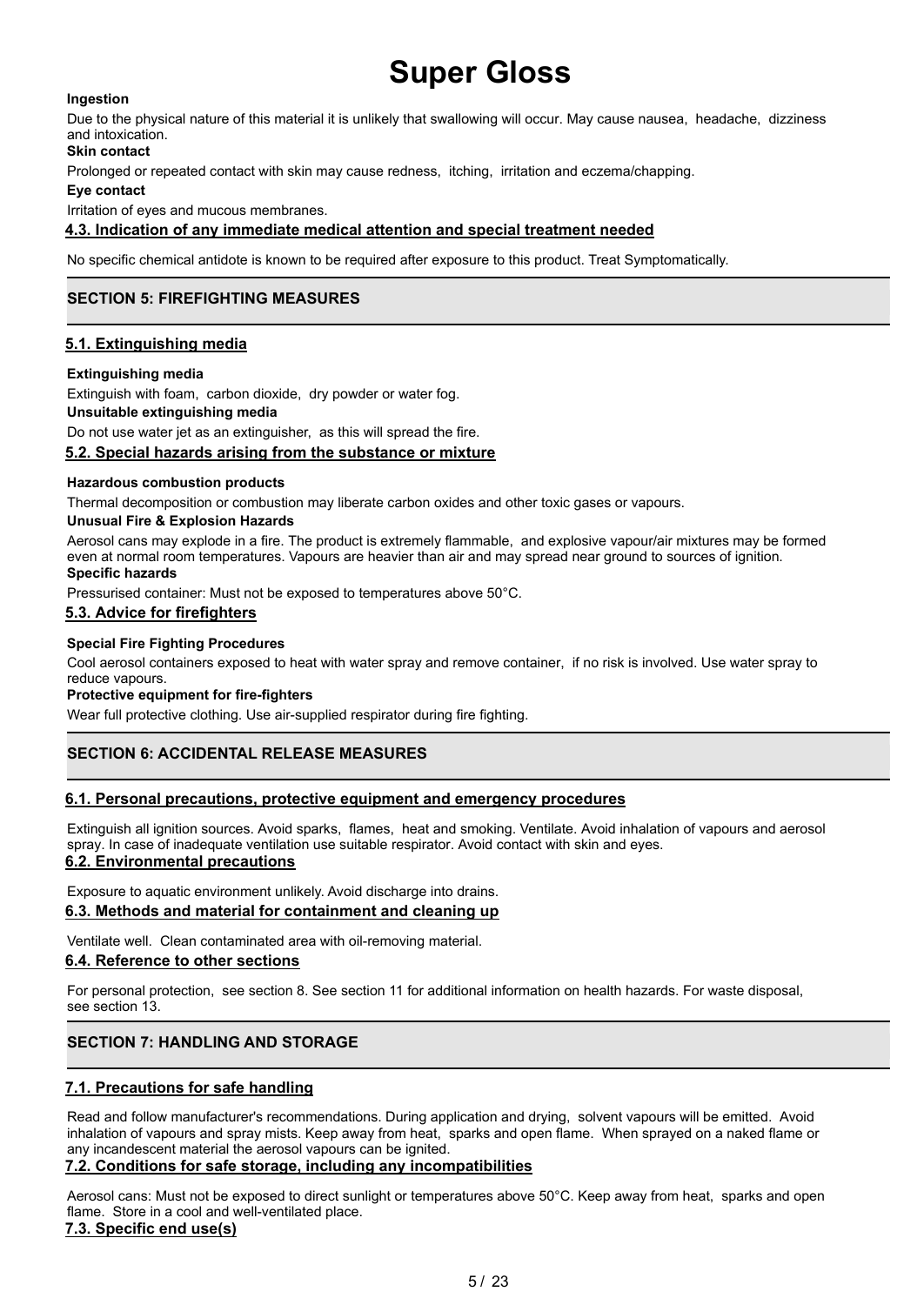Paint.

### **SECTION 8: EXPOSURE CONTROLS/PERSONAL PROTECTION**

#### **8.1. Control parameters**

| Name                        | <b>STD</b> |         | TWA - 8 Hrs             |            | STEL - 15 Min          | <b>Notes</b> |
|-----------------------------|------------|---------|-------------------------|------------|------------------------|--------------|
| 1,2,4-TRIMETHYLBENZENE      | <b>WEL</b> | 25 ppm  | 125 mg/m3               |            |                        |              |
| IACETONE                    | <b>WEL</b> | 500 ppm | $\overline{1210}$ mg/m3 | $1500$ ppm | 3620 mg/m3             |              |
| IAMORPHOUS SILICA           | <b>WEL</b> |         | $2,4$ mg/m $3$          |            |                        |              |
| <b>BARIUM SULPHATE</b>      | <b>WEL</b> |         | 4 $mg/m3$               |            |                        |              |
| <b>IBUTANE</b>              | <b>WEL</b> | 600 ppm | 1450 mg/m3              | 750 ppm    | 1810 mg/m3             |              |
| liron oxide                 | WEL        |         | 1 mg/m $3$              |            | 10 $mg/m3$             | as Fe        |
| IISOBUTYL METHYL KETONE     | <b>WEL</b> | 50 ppm  | 208 mg/m3               | 100 ppm    | $\overline{416}$ mg/m3 | <b>Sk</b>    |
| In-BUTYL ACETATE            | <b>WEL</b> | 150 ppm | 724 mg/m3               | 200 ppm    | 966 mg/m3              |              |
| ITITANIUM DIOXIDE           | <b>WEL</b> |         | 10 $mg/m3$              |            |                        |              |
| IXYLENE                     | <b>WEL</b> | 50 ppm  | 220 mg/m3               | 100 ppm    | 441 mg/m3              | <b>Sk</b>    |
| IZIRCONIUM 2-ETHYLHEXANOATE | <b>WEL</b> |         | 5 mg/m3                 |            | 10 $mg/m3$             | as Zr        |

WEL = Workplace Exposure Limit.

Sk = Can be absorbed through skin.

#### **8.2. Exposure controls**

**Protective equipment**



#### **Engineering measures**

Provide adequate ventilation. Observe Occupational Exposure Limits and minimise the risk of inhalation of vapours.

#### **Respiratory equipment**

Must not be handled in confined space without sufficient ventilation. If ventilation is insufficient, suitable respiratory protection must be provided. Contains low-boiling liquids. Use an air-supplied respirator, if necessary. **Hand protection**

Skin irritation is not anticipated when used normally. For prolonged or repeated skin contact use suitable protective gloves. Use protective gloves made of: Butyl rubber. Nitrile. (conforming to standard EN 374) Be aware that the liquid may penetrate the gloves. Frequent change is advisable.

#### **Eye protection**

Wear approved chemical safety goggles where eye exposure is reasonably probable. (conforming to standard EN 166)

#### **Hygiene measures**

When using do not eat, drink or smoke. Wash promptly with soap & water if skin becomes contaminated. Wash hands at the end of each work shift and before eating, smoking and using the toilet. Promptly remove non-impervious clothing that becomes contaminated.

#### **Thermal hazards**

Contains petroleum gas, liquefied. Contact with liquid form may cause frostbite.

### **SECTION 9: PHYSICAL AND CHEMICAL PROPERTIES**

#### **9.1. Information on basic physical and chemical properties**

| Appearance    | Aerosol.          |
|---------------|-------------------|
| <b>Colour</b> | Misc. colours.    |
| <b>Odour</b>  | Organic solvents. |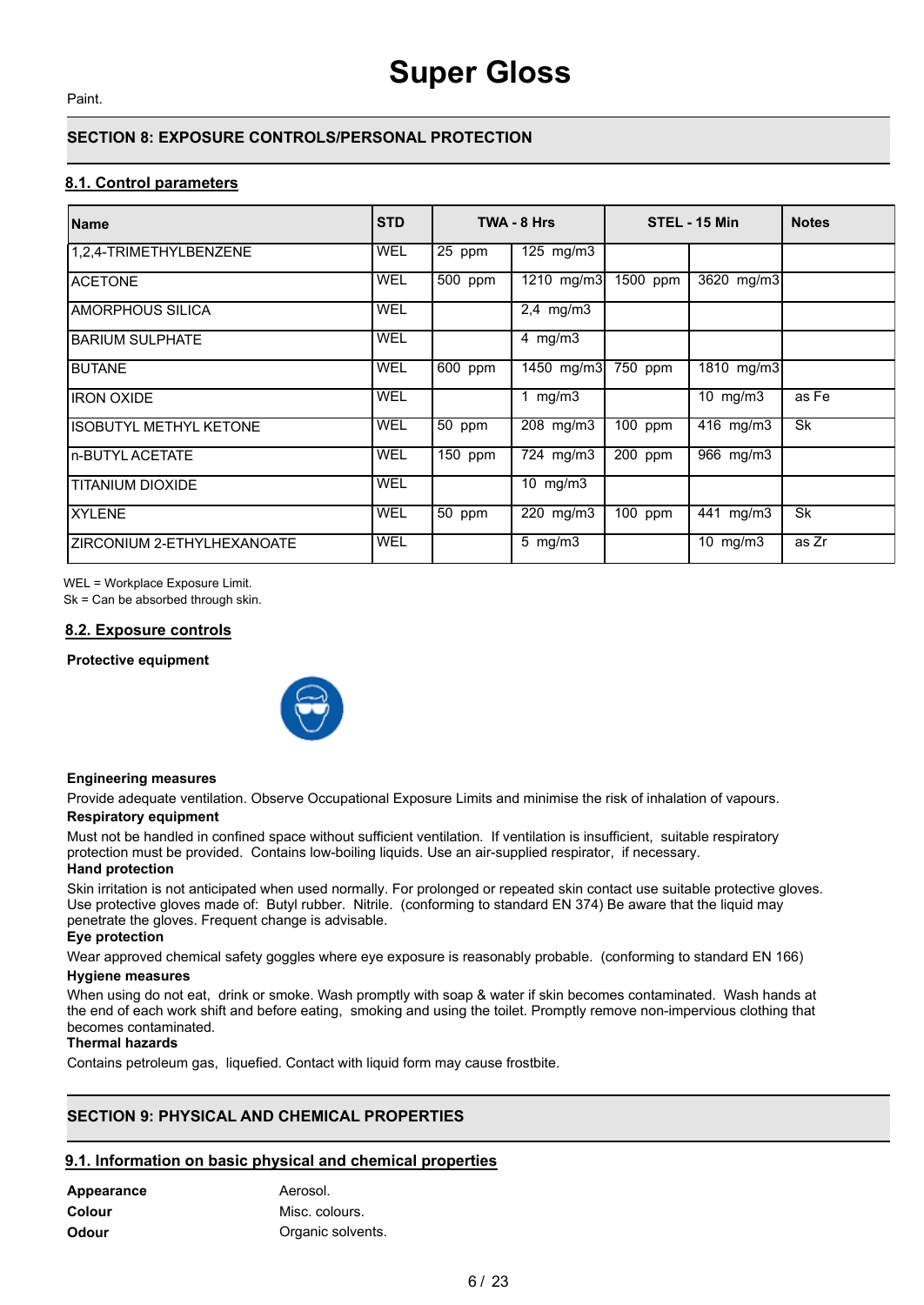| <b>Solubility</b>                                                   | Immiscible with water Soluble in: Organic solvents.                                                                   |
|---------------------------------------------------------------------|-----------------------------------------------------------------------------------------------------------------------|
| Initial boiling point and boiling<br>range                          | -42 °C - 0 °C @ 760 mm Hg                                                                                             |
|                                                                     | (petroleum gas)                                                                                                       |
| Melting point (°C)                                                  |                                                                                                                       |
| Not available.                                                      |                                                                                                                       |
|                                                                     | Technically not feasible.                                                                                             |
| <b>Relative density</b>                                             | ~ 0.85                                                                                                                |
| Vapour density (air=1)                                              | >1                                                                                                                    |
|                                                                     | Vapours are heavier than air and may spread near ground to sources of ignition.                                       |
| Vapour pressure                                                     | > 1000 mbar @ 20 °C                                                                                                   |
|                                                                     | (petroleum gas)                                                                                                       |
| <b>Evaporation rate</b>                                             |                                                                                                                       |
| No information available.                                           |                                                                                                                       |
|                                                                     | The product contains volatile organic compounds (VOC) which will evaporate easily from all<br>surfaces.               |
| <b>Viscosity</b>                                                    |                                                                                                                       |
| No information available.                                           |                                                                                                                       |
| Decomposition temperature (°C)                                      |                                                                                                                       |
| No information available.                                           |                                                                                                                       |
| <b>Flash point</b>                                                  | <-60°C CC (Closed cup).                                                                                               |
|                                                                     | (petroleum gas)                                                                                                       |
| Auto Ignition Temperature ( $°C$ ) ~ 450 °C                         |                                                                                                                       |
|                                                                     | (petroleum gas)                                                                                                       |
| Flammability Limit - Lower(%)                                       | 2%                                                                                                                    |
|                                                                     | (petroleum gas)                                                                                                       |
| <b>Flammability Limit - Upper(%)</b>                                | 10 %                                                                                                                  |
|                                                                     | (petroleum gas)                                                                                                       |
| <b>Partition Coefficient</b><br>(N-Octanol/Water)<br>Not available. |                                                                                                                       |
| <b>Explosive properties</b>                                         |                                                                                                                       |
| Not considered to be explosive.                                     |                                                                                                                       |
| Explosive under influence of flame.                                 |                                                                                                                       |
|                                                                     | The product is extremely flammable, and explosive vapour/air mixtures may be formed even at normal room temperatures. |
| <b>Oxidising properties</b>                                         |                                                                                                                       |
| Does not meet the criteria for oxidising.                           |                                                                                                                       |
| 9.2. Other information                                              |                                                                                                                       |
| <b>Volatility Description</b>                                       | Highly volatile.                                                                                                      |

### **SECTION 10: STABILITY AND REACTIVITY**

#### **10.1. Reactivity**

No specific reactivity hazards associated with this product.

#### **10.2. Chemical stability**

Stable under normal temperature conditions and recommended use. **10.3. Possibility of hazardous reactions**

Not applicable. **Hazardous Polymerisation** Will not polymerise.

#### **10.4. Conditions to avoid**

When sprayed on a naked flame or any incandescent material the aerosol vapours can be ignited. Avoid heat, flames and other sources of ignition. Aerosol containers can explode when heated, due to excessive pressure build-up. Avoid exposure to high temperatures or direct sunlight. **10.5. Incompatible materials**

### **Materials To Avoid**

Strong oxidising substances.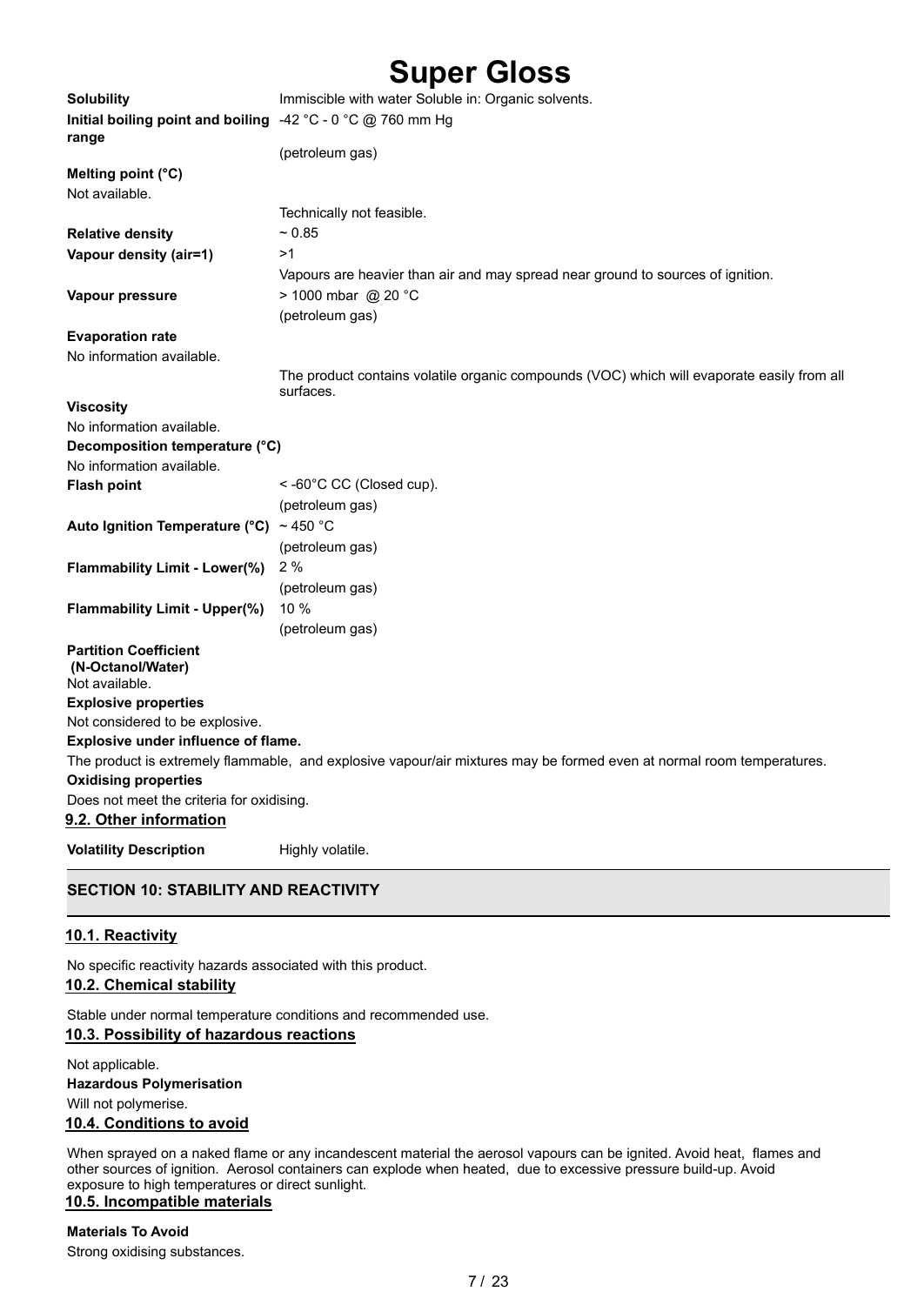#### **10.6. Hazardous decomposition products**

None at ambient temperatures. Thermal decomposition or combustion may liberate carbon oxides and other toxic gases or vapours.

### **SECTION 11: TOXICOLOGICAL INFORMATION**

#### **11.1. Information on toxicological effects**

#### **Acute toxicity:**

Based on available data the classification criteria are not met.

#### **Skin Corrosion/Irritation:**

Acts as a defatting agent on skin. May cause cracking of skin, and eczema.

#### **Serious eye damage/irritation:**

Irritating to eyes. Spray and vapour in the eyes may cause irritation and smarting.

#### **Respiratory or skin sensitisation:**

There is no evidence that the material can lead to respiratory hypersensitivity. Based on available data the classification criteria are not met. Not Sensitising.

#### **Germ cell mutagenicity:**

Does not contain any substances known to be mutagenic.

#### **Carcinogenicity:**

Does not contain any substances known to be carcinogenic.

#### **Reproductive Toxicity:**

Does not contain any substances known to be toxic to reproduction.

#### **Specific target organ toxicity - single exposure:**

STOT SE 3 Central nervous system depression including narcotic effects such as drowsiness, narcosis, reduced alertness, loss of reflexes, lack of coordination and vertigo.

#### **Specific target organ toxicity - repeated exposure:**

Not classified as a specific target organ toxicant after repeated exposure.

#### **Aspiration hazard:**

Not relevant, due to the form of the product.

#### **Toxicological information on ingredients.**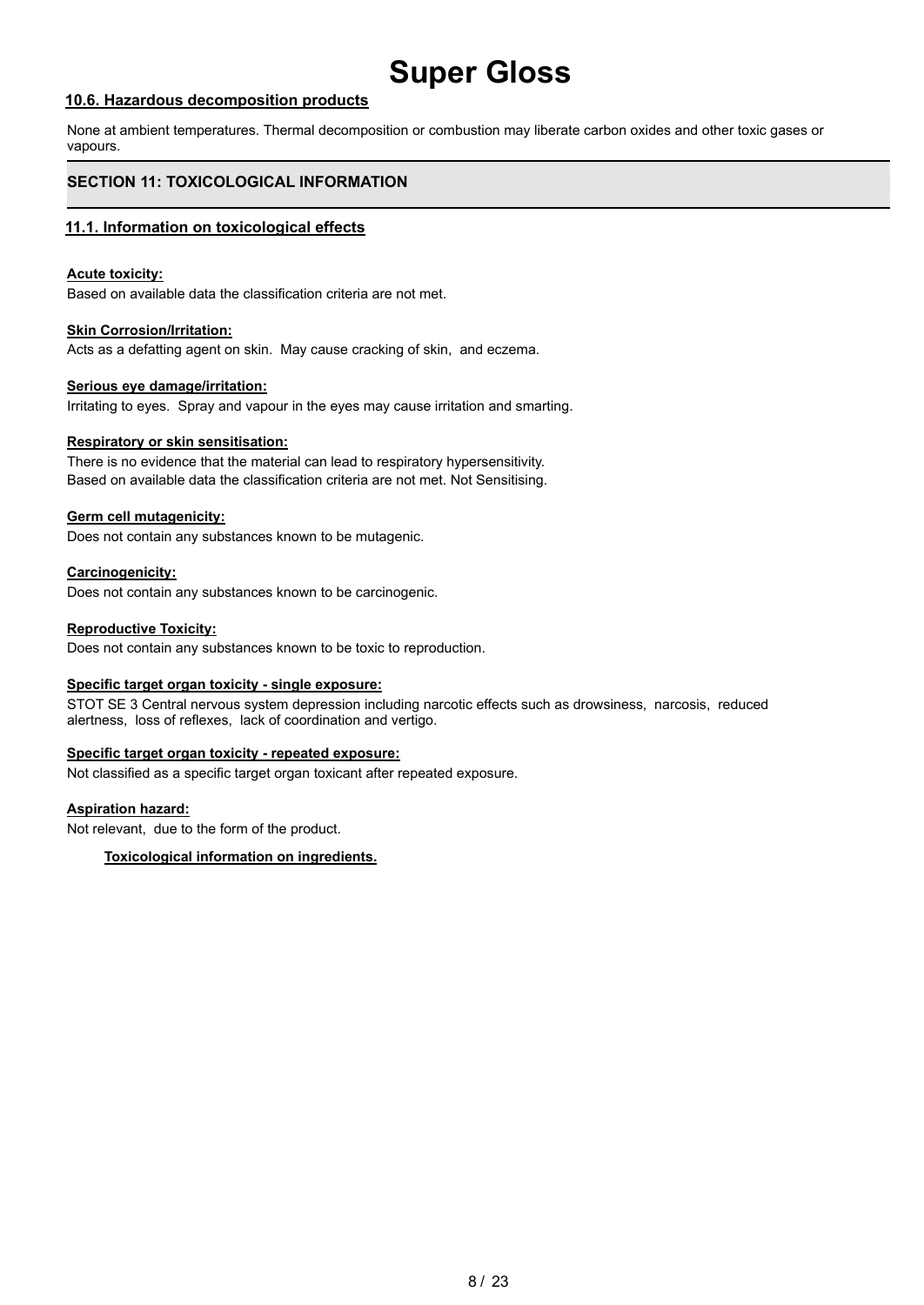**ACETONE (CAS: 67-64-1)**

#### **Acute toxicity:**

**Acute Toxicity (Oral LD50)** 5800 mg/kg Rat Based on available data the classification criteria are not met.

#### **Acute Toxicity (Dermal LD50)**

> 15800 mg/kg Rabbit Based on available data the classification criteria are not met.

#### **Acute Toxicity (Inhalation LC50)**

76 mg/l (vapours) Rat 4 hours Based on available data the classification criteria are not met.

#### **Skin Corrosion/Irritation:**

**Dose** 0.01 ml 3 day Guinea Pig **Erythema\eschar score** No erythema (0). **Oedema score** No oedema (0). May cause defatting of the skin, but is not an irritant. Based on available data the classification criteria are not met. **Extreme pH.** Moderate  $pH$  (  $> 2$  and  $< 11.5$ ).

Non Corrosive to skin.

#### **Serious eye damage/irritation:**

Draize test: Irritating to eyes.

#### **Respiratory or skin sensitisation:**

**Respiratory sensitisation** Guinea Pig Guinea pig maximization test (GPMT): Not sensitising. Based on available data the classification criteria are not met. **Skin sensitisation** Guinea pig maximization test (GPMT): Guinea Pig Not Sensitising.

#### **Germ cell mutagenicity:**

**Genotoxicity - In Vitro** Bacterial Reverse Mutation Test Negative. Based on available data the classification criteria are not met. This substance has no evidence of mutagenic properties.

#### **Carcinogenicity:**

**Carcinogenicity** NOAEL ~4000 mg/kg/day Dermal Mouse Estimated Value No evidence of carcinogenicity in animal studies

#### **Reproductive Toxicity:**

**Reproductive Toxicity - Fertility** NOAEC >4858 mg/kg/day Oral Mouse This substance has no evidence of toxicity to reproduction. Based on available data the classification criteria are not met. **Reproductive Toxicity - Development** Teratogenicity: NOAEC 11000 ppm Inhalation. Rat No evidence of reproductive toxicity in animal studies Based on available data the classification criteria are not met.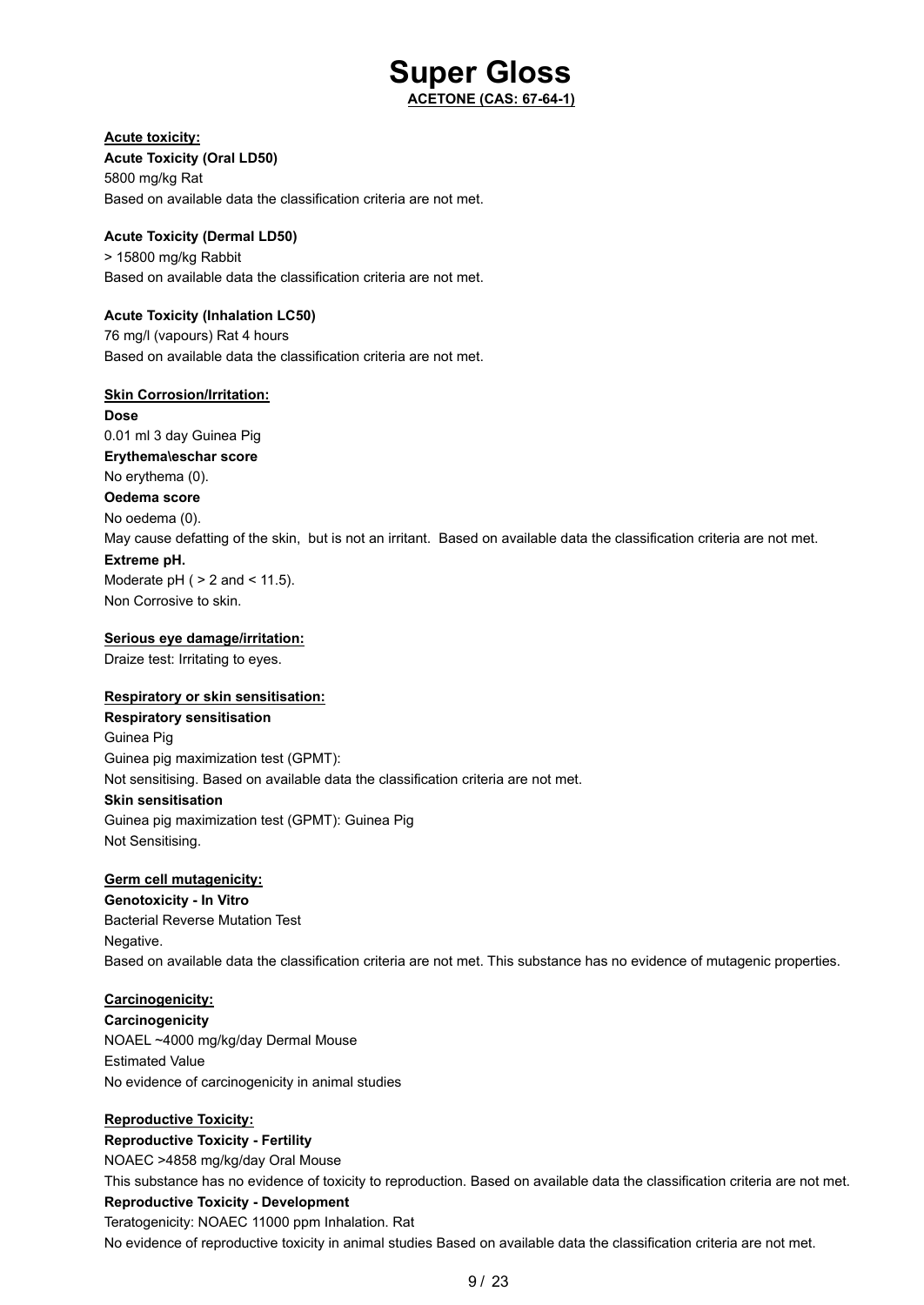#### **Specific target organ toxicity - single exposure:**

STOT SE 3 Central nervous system depression including narcotic effects such as drowsiness, narcosis, reduced alertness, loss of reflexes, lack of coordination and vertigo.

#### **Specific target organ toxicity - repeated exposure:**

Not classified as a specific target organ toxicant after repeated exposure.

#### **Aspiration hazard:**

**Viscosity** Not applicable. Not anticipated to present an aspiration hazard based on chemical structure.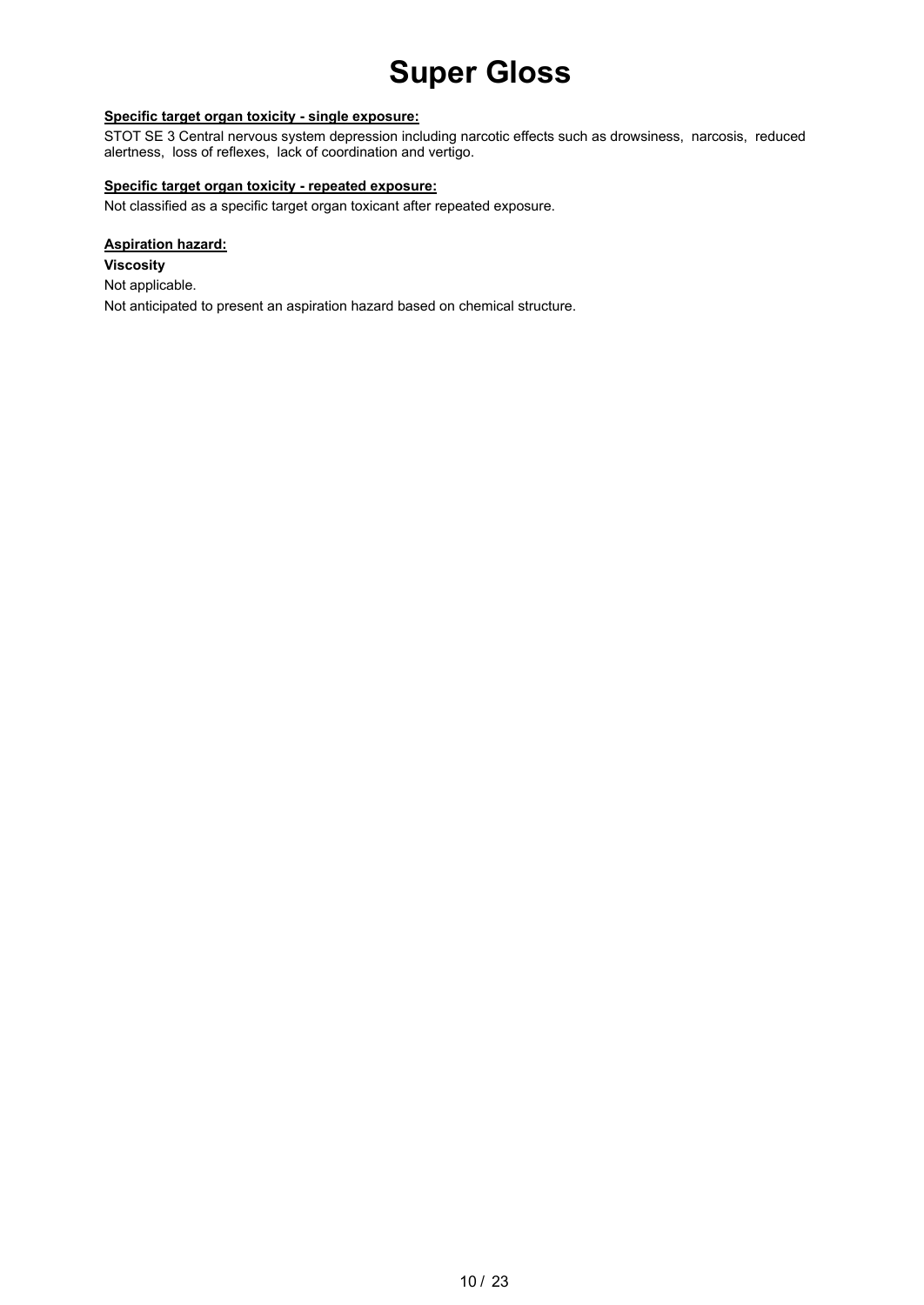### **Super Gloss ISOBUTYL METHYL KETONE (CAS: 108-10-1)**

#### **Acute toxicity:**

**Acute Toxicity (Oral LD50)** 2080 mg/kg Rat REACH dossier information Conclusive data but not sufficient for classification.

#### **Acute Toxicity (Dermal LD50)**

> 2000 mg/kg Rat REACH dossier information Conclusive data but not sufficient for classification.

#### **Acute Toxicity (Inhalation LC50)**

< 4000 ppmV (gas) Rat 4 hours (LC50 = 2000-4000 ppm) REACH dossier information Harmful by inhalation.

#### **Skin Corrosion/Irritation:**

**Dose** 0.5 ml 4 hr Rabbit **Erythema\eschar score** No erythema (0). **Oedema score** No oedema (0). Not irritating. **Extreme pH.** Moderate  $pH$  (  $> 2$  and  $< 11.5$ ). Non Corrosive to skin.

#### **Serious eye damage/irritation:**

Slightly Irritating.

#### **Respiratory or skin sensitisation:**

**Respiratory sensitisation** No information available. There is no evidence that the material can lead to respiratory hypersensitivity. **Skin sensitisation** Guinea pig maximization test (GPMT): Guinea Pig REACH dossier information Not Sensitising.

#### **Germ cell mutagenicity:**

**Genotoxicity - In Vitro** Bacterial Reverse Mutation Test REACH dossier information Negative. This substance has no evidence of mutagenic properties. **Genotoxicity - In Vivo** Chromosome aberration: REACH dossier information Negative. This substance has no evidence of mutagenic properties.

#### **Carcinogenicity:**

**Carcinogenicity** NOAEL 450 ppm Inhalation. Rat REACH dossier information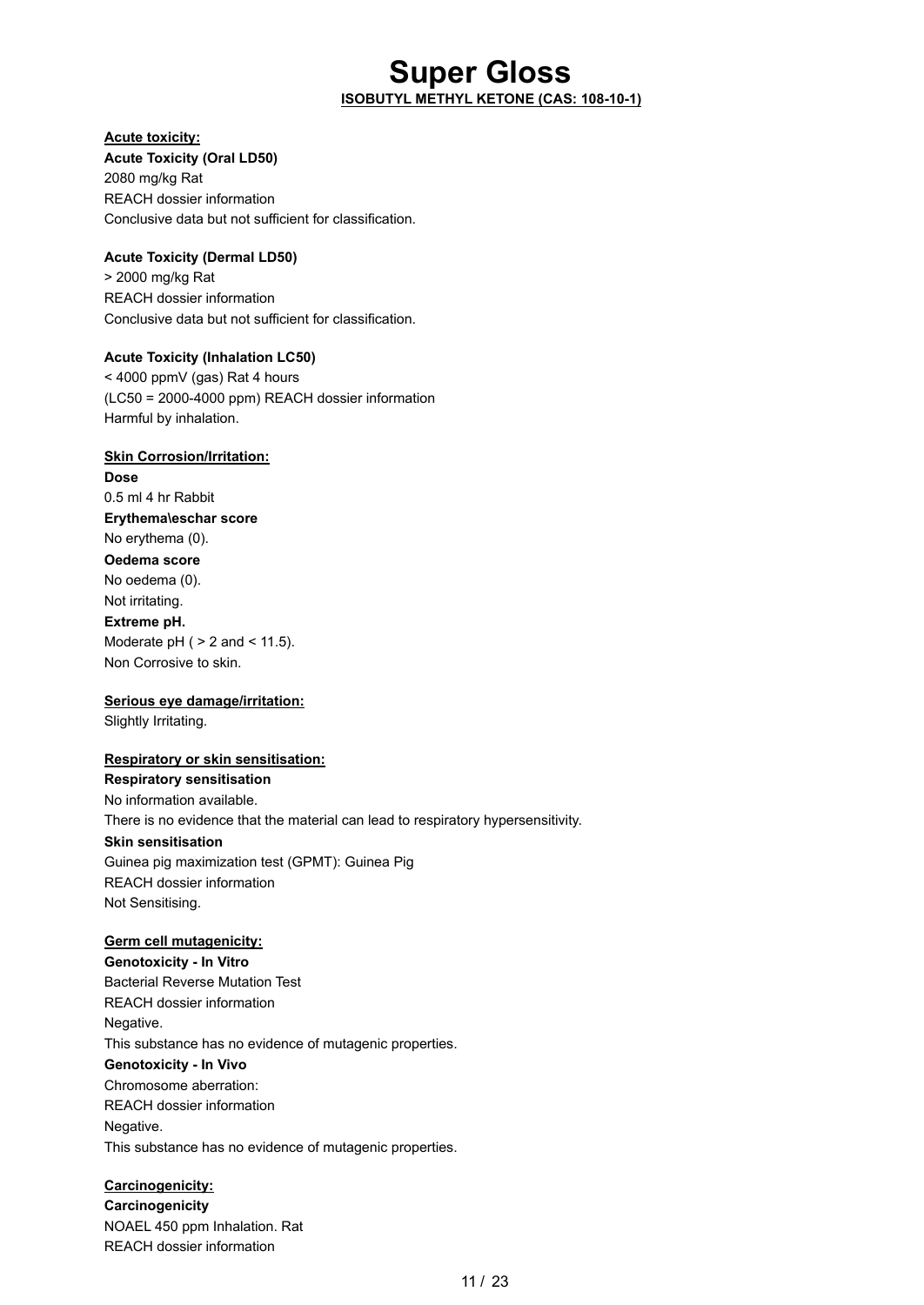This substance has no evidence of carcinogenic properties.

#### **Reproductive Toxicity:**

**Reproductive Toxicity - Fertility** Two-generation study: NOAEC 1000 ppm Inhalation. Rat REACH dossier information No evidence of reproductive toxicity in animal studies **Reproductive Toxicity - Development** Teratogenicity: NOAEC 3000 ppm Inhalation. Rat REACH dossier information No evidence of reproductive toxicity in animal studies

#### **Specific target organ toxicity - single exposure:**

**STOT - Single exposure** Dose Level: 500 ppm Inhalation. Human Irritating to respiratory system. **Target Organs** Respiratory system, lungs Respiratory irritant effects that impair function with symptoms such as cough, pain, choking, and breathing difficulties.

#### **Specific target organ toxicity - repeated exposure:**

**STOT - Repeated exposure** NOAEC 450 ppmV/6hr/day Inhalation. Rat REACH dossier information **Target Organs** Kidneys Not classified as a specific target organ toxicant after repeated exposure.

#### **Aspiration hazard:**

**Viscosity** Kinematic viscosity <= 20.5 mm2/s. REACH dossier information Not anticipated to present an aspiration hazard based on chemical structure.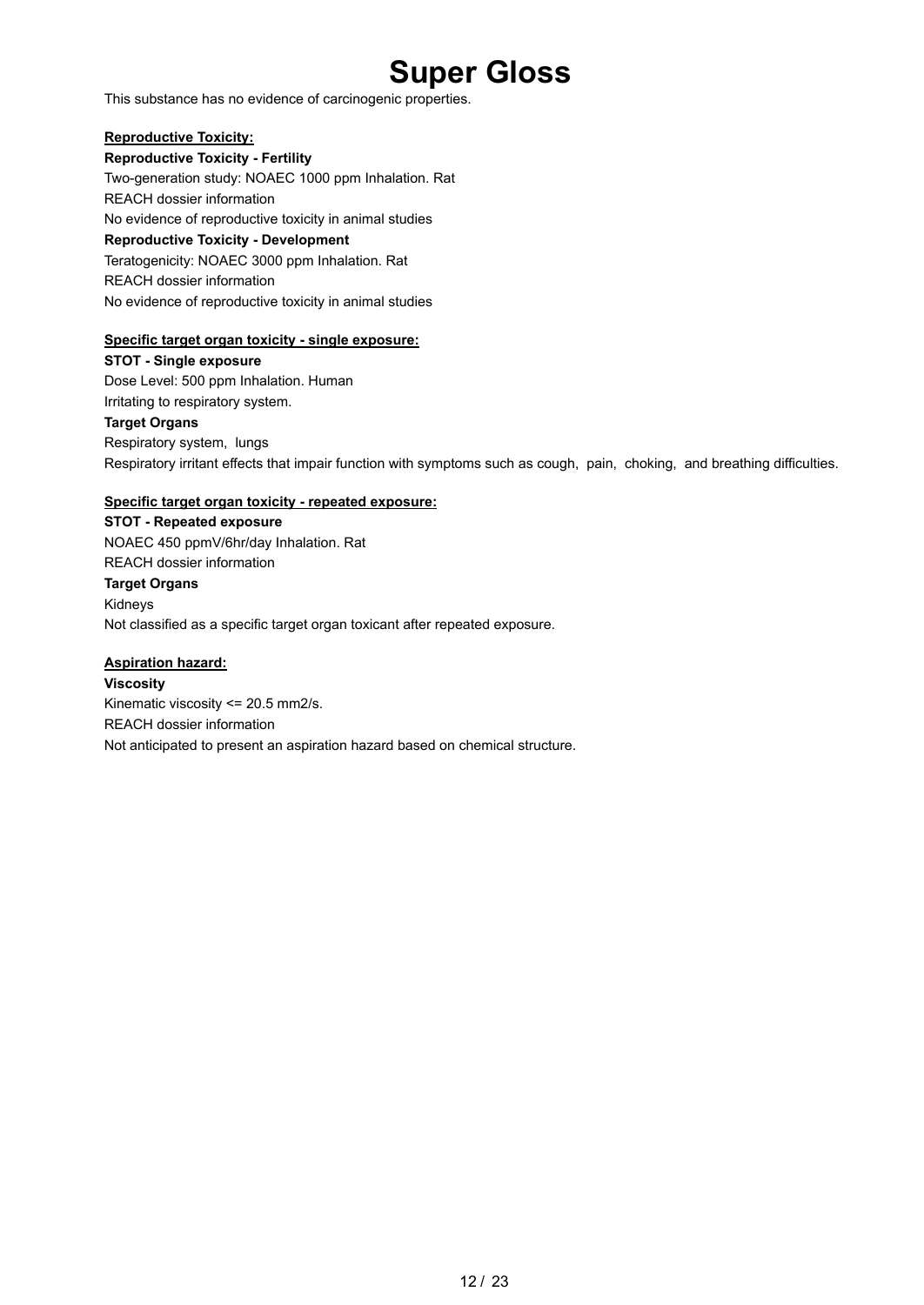### **Super Gloss n-BUTYL ACETATE (CAS: 123-86-4)**

#### **Acute toxicity:**

**Acute Toxicity (Oral LD50)** 10760 mg/kg Rat REACH dossier information Conclusive data but not sufficient for classification.

#### **Acute Toxicity (Dermal LD50)**

> 14112 mg/kg Rabbit REACH dossier information Conclusive data but not sufficient for classification.

#### **Acute Toxicity (Inhalation LC50)**

> 21.1 mg/l (vapours) Rat 4 hours REACH dossier information Conclusive data but not sufficient for classification.

#### **Skin Corrosion/Irritation:**

**Dose** 0.5 ml 4 hr **Erythema\eschar score** No erythema (0). **Oedema score** No oedema (0). REACH dossier information Not irritating.

#### **Extreme pH.**

Moderate  $pH$  (  $> 2$  and  $< 11.5$ ). Non Corrosive to skin.

#### **Serious eye damage/irritation:**

Not Irritating.

#### **Respiratory or skin sensitisation:**

**Respiratory sensitisation** No information available. There is no evidence that the material can lead to respiratory hypersensitivity. **Skin sensitisation** Buehler test: Guinea Pig REACH dossier information Not Sensitising.

#### **Germ cell mutagenicity:**

**Genotoxicity - In Vitro** Bacterial Reverse Mutation Test REACH dossier information Negative. This substance has no evidence of mutagenic properties.

#### **Carcinogenicity:**

**Carcinogenicity** No information available. This substance has no evidence of carcinogenic properties.

**Reproductive Toxicity: Reproductive Toxicity - Fertility** Fertility: NOAEC 2000 ppm Inhalation. Rat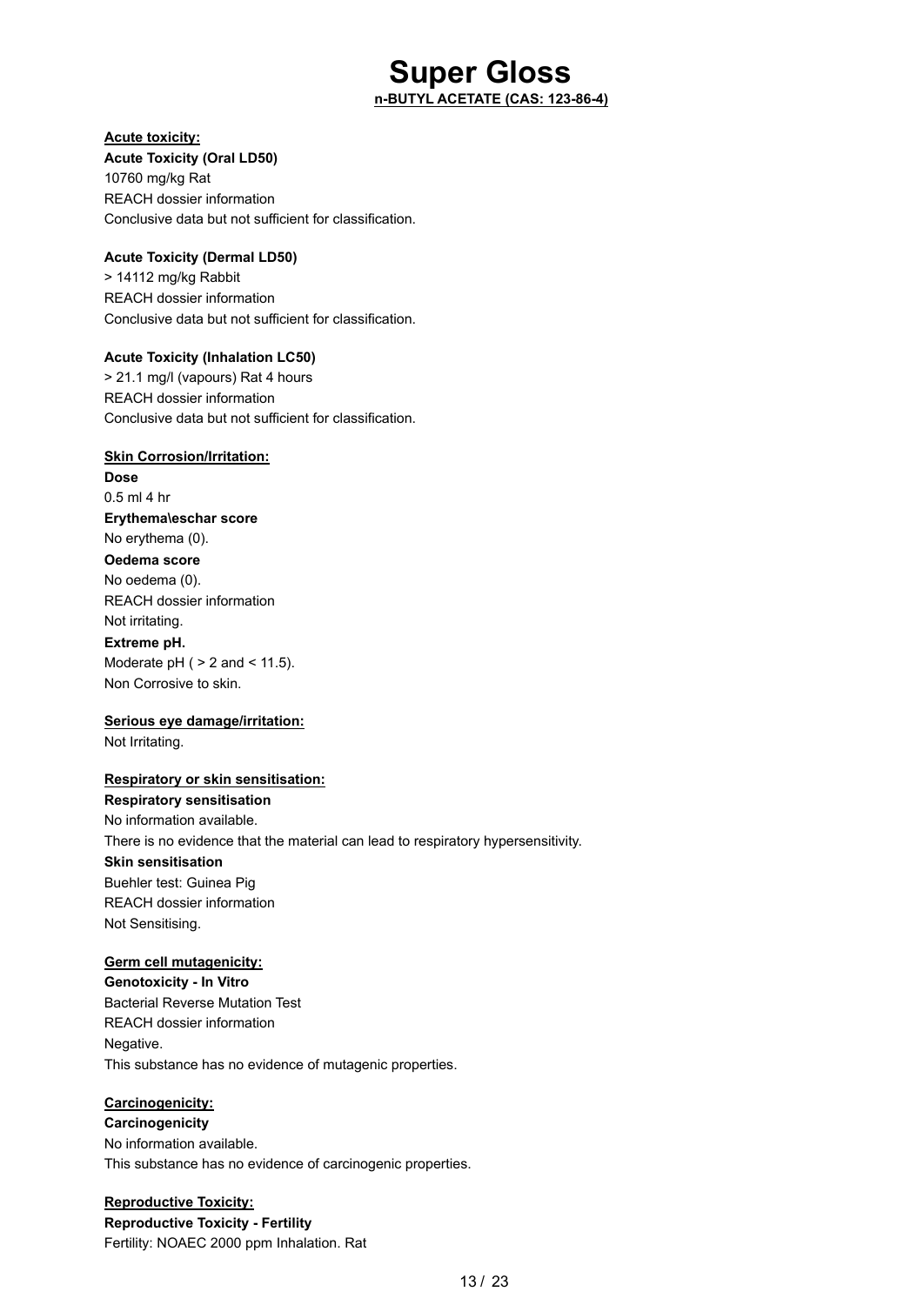REACH dossier information Based on available data the classification criteria are not met. **Reproductive Toxicity - Development** Developmental toxicity: NOAEC 750 ppm Inhalation. Rat REACH dossier information Based on available data the classification criteria are not met.

#### **Specific target organ toxicity - single exposure:**

#### **STOT - Single exposure**

No information available.

Central nervous system depression including narcotic effects such as drowsiness, narcosis, reduced alertness, loss of reflexes, lack of coordination and vertigo.

#### **Specific target organ toxicity - repeated exposure:**

**STOT - Repeated exposure** NOAEC 500 ppmV/6hr/day Inhalation. Rat REACH dossier information Not classified as a specific target organ toxicant after repeated exposure.

#### **Aspiration hazard:**

**Viscosity**

Kinematic viscosity <= 20.5 mm2/s. REACH dossier information Not anticipated to present an aspiration hazard based on chemical structure.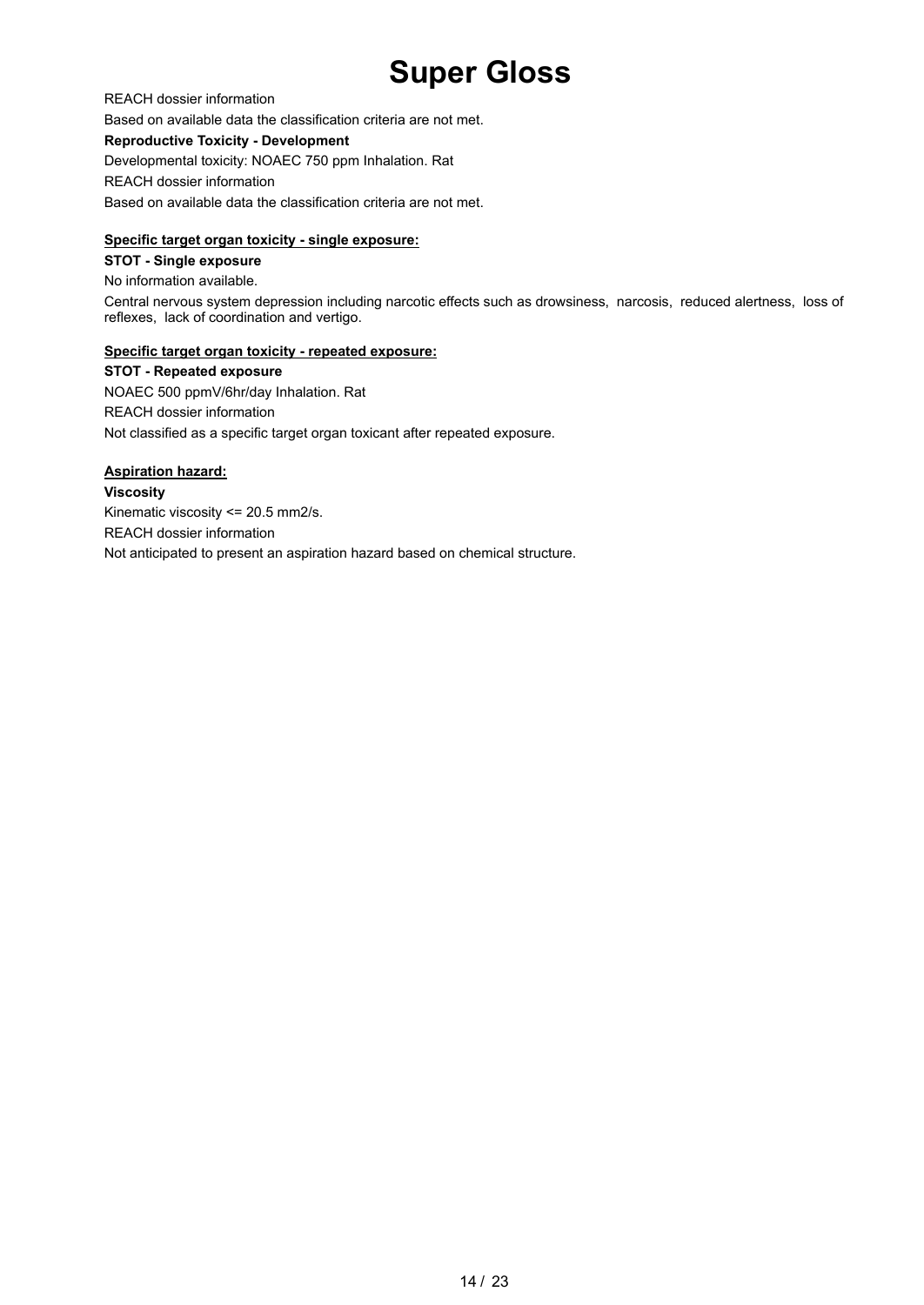### **Super Gloss ETHYL 3-ETHOXY PROPIONATE (CAS: 763-69-9)**

#### **Acute toxicity:**

**Acute Toxicity (Oral LD50)** 4309 mg/kg Rat Based on available data the classification criteria are not met.

#### **Acute Toxicity (Dermal LD50)**

4080 mg/kg Rabbit Based on available data the classification criteria are not met.

#### **Acute Toxicity (Inhalation LC50)**

> 998 ppmV (gas) Rat 4 hours Based on available data the classification criteria are not met.

#### **Skin Corrosion/Irritation:**

**Dose** 0.5 ml 72 hr Rabbit **Erythema\eschar score** No erythema (0). **Oedema score** No oedema (0). Not irritating. Repeated exposure may cause skin dryness or cracking. **Extreme pH.** Moderate  $pH$  (  $> 2$  and  $< 11.5$ ).

Not irritating.

#### **Serious eye damage/irritation:**

Conclusive data but not sufficient for classification. Not Irritating.

#### **Respiratory or skin sensitisation:**

**Respiratory sensitisation** No information available. There is no evidence that the material can lead to respiratory hypersensitivity. **Skin sensitisation** Local Lymph Node Assay (LLNA) Guinea Pig Not Sensitising.

#### **Germ cell mutagenicity:**

**Genotoxicity - In Vitro** Chromosome aberration: Negative. This substance has no evidence of mutagenic properties.

### **Carcinogenicity:**

**Carcinogenicity** No information available. This substance has no evidence of carcinogenic properties.

#### **Reproductive Toxicity:**

**Reproductive Toxicity - Development** Teratogenicity: NOAEC >1000 ppm Inhalation. Rat No evidence of reproductive toxicity in animal studies

#### **Specific target organ toxicity - single exposure:**

**STOT - Single exposure** No information available. Not classified as a specific target organ toxicant after a single exposure.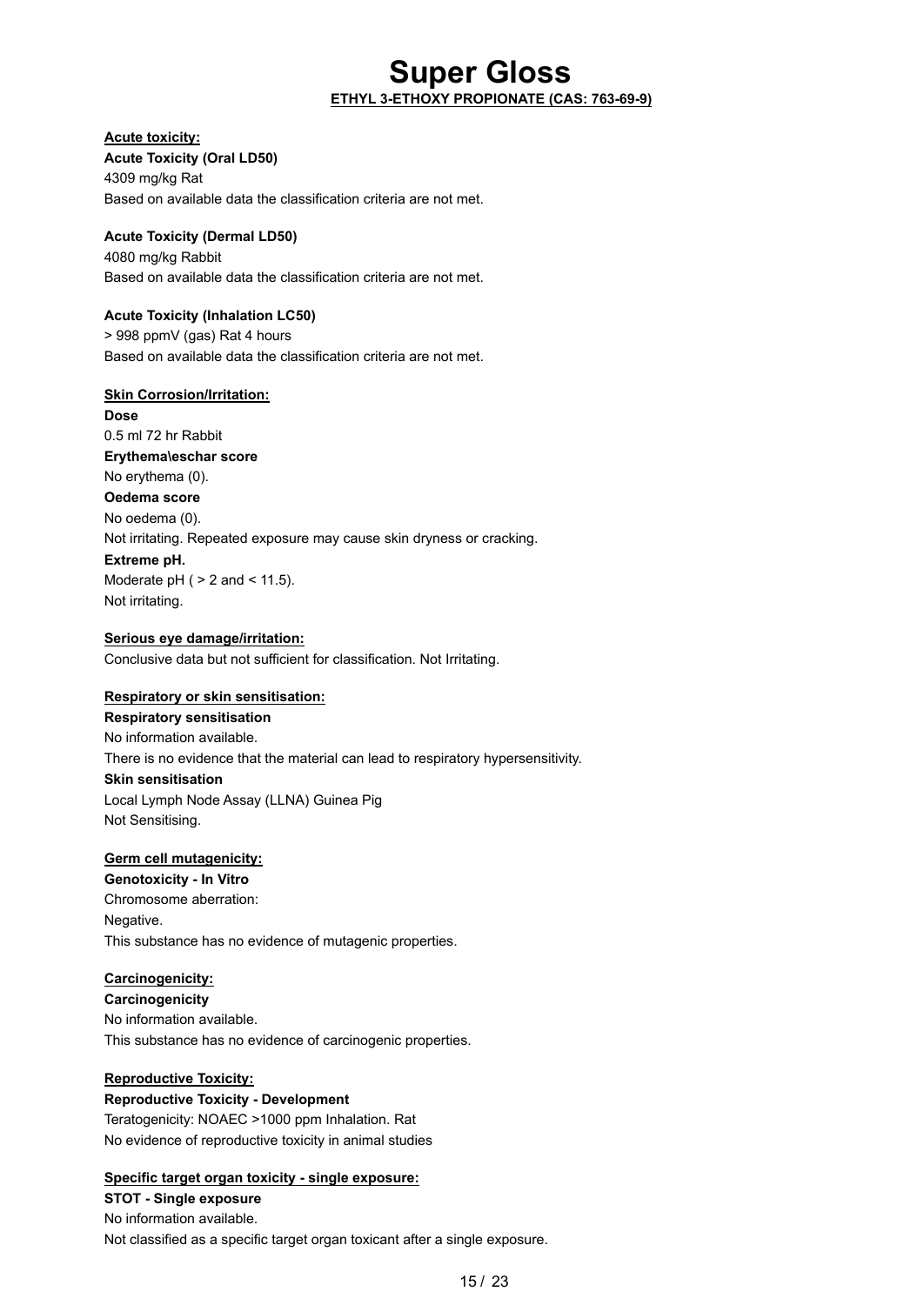#### **Specific target organ toxicity - repeated exposure:**

#### **STOT - Repeated exposure**

NOAEL 1000 mg/kg Oral Rat Not classified as a specific target organ toxicant after repeated exposure.

#### **Aspiration hazard:**

**Viscosity**

Kinematic viscosity > 20.5 mm2/s. Not anticipated to present an aspiration hazard based on chemical structure.

### **SECTION 12: ECOLOGICAL INFORMATION**

#### **12.1. Toxicity**

#### **Acute Fish Toxicity**

The product components are not classified as environmentally hazardous. However, this does not exclude the possibility that large or frequent spills can have a harmful or damaging effect on the environment.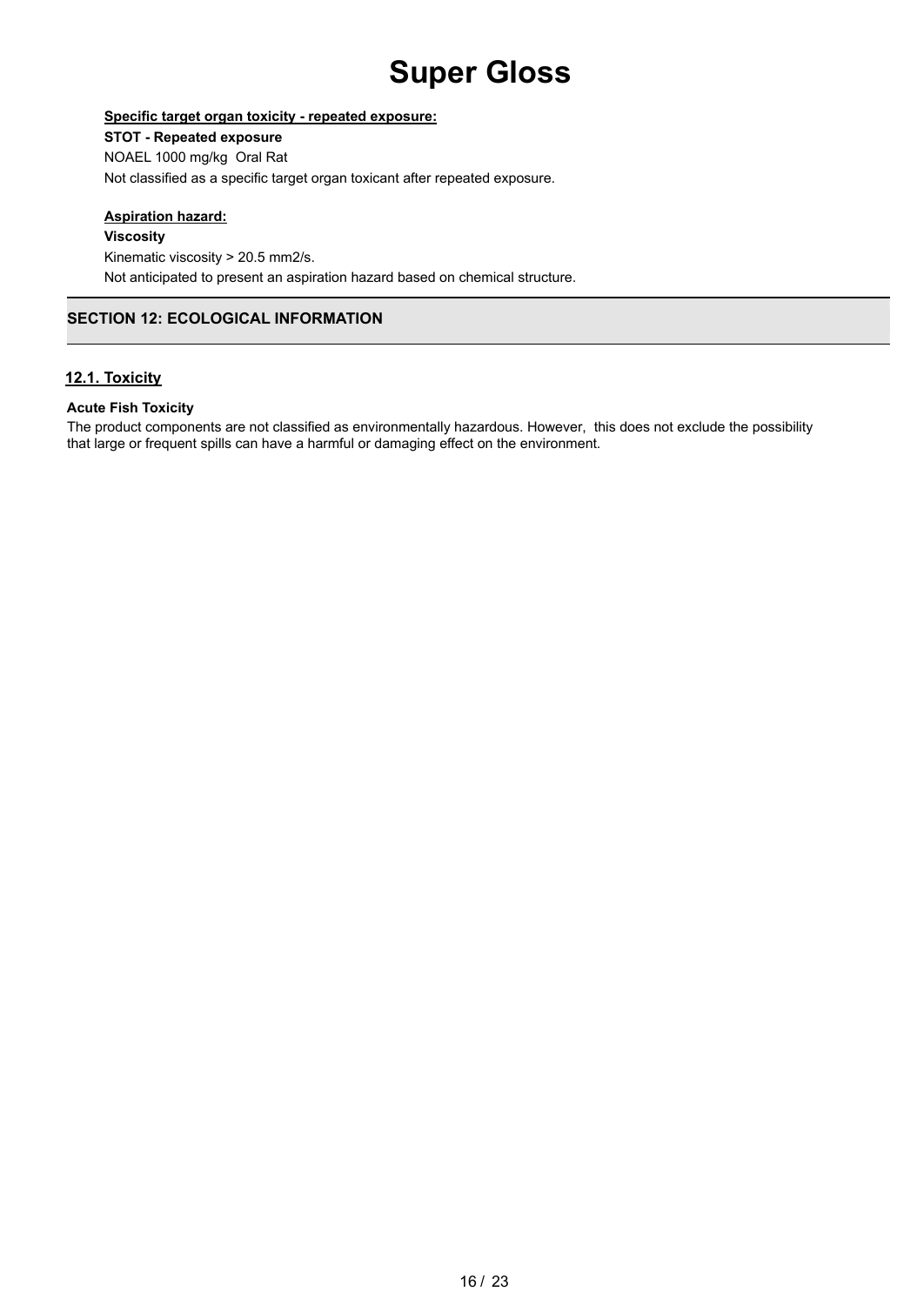#### **Ecological information on ingredients.**

#### **ACETONE (CAS: 67-64-1)**

**Acute Fish Toxicity** Not considered toxic to fish. **Acute Toxicity - Fish** LC50 96 hours 5540 mg/l Onchorhynchus mykiss (Rainbow trout) **Acute Toxicity - Aquatic Invertebrates** EC50 48 hours 12700 mg/l Daphnia magna **Acute Toxicity - Aquatic Plants** NOEC 192 hours 530 mg/l Microcystis aeruginosa **Acute Toxicity - Microorganisms** EC12 30 min 61150 mg/l Activated sludge **Chronic Toxicity - Aquatic Invertebrates** NOEC 28 days 2212 mg/l Daphnia magna **ISOBUTYL METHYL KETONE (CAS: 108-10-1) Acute Toxicity - Fish** NOEC 96 hours > 179 mg/l Brachydanio rerio (Zebra Fish) REACH dossier information **Acute Toxicity - Aquatic Invertebrates** NOEC 48 hours > 200 mg/l Daphnia magna REACH dossier information **Acute Toxicity - Aquatic Plants** NOEC 192 hours 136 mg/l Microcystis aeruginosa REACH dossier information **Chronic Toxicity - Aquatic Invertebrates** NOEC 21 days 30 mg/l Daphnia magna **n-BUTYL ACETATE (CAS: 123-86-4) Acute Toxicity - Fish** LC50 96 hours 18 mg/l Pimephales promelas (Fat-head Minnow) REACH dossier information **Acute Toxicity - Aquatic Invertebrates** EC50 48 hours 44 mg/l Daphnia magna REACH dossier information **Acute Toxicity - Aquatic Plants** EC50 72 hours 674.7 mg/l Scenedesmus subspicatus REACH dossier information NOEC 72 hours 200 mg/l Scenedesmus subspicatus REACH dossier information **Chronic Toxicity - Aquatic Invertebrates** NOEC 21 days 23 mg/l Daphnia magna Estimated Value REACH dossier information **ETHYL 3-ETHOXY PROPIONATE (CAS: 763-69-9) Acute Toxicity - Fish** LC50 96 hours 90 mg/l Pimephales promelas (Fat-head Minnow) **Acute Toxicity - Aquatic Invertebrates** EC50 48 hours 785 mg/l Daphnia magna NOEC 48 hours 461 mg/l Daphnia magna **Acute Toxicity - Aquatic Plants** NOEC 72 hours 115 mg/l Selenastrum capricornutum **Acute Toxicity - Microorganisms** EC50 > 5000 mg/l Activated sludge

NOEC 16 hours 500 mg/l Activated sludge

#### **12.2. Persistence and degradability**

#### **Degradability**

The product contains volatile organic compounds (VOC) which will evaporate easily from all surfaces. Volatile substances are degraded in the atmosphere within a few days.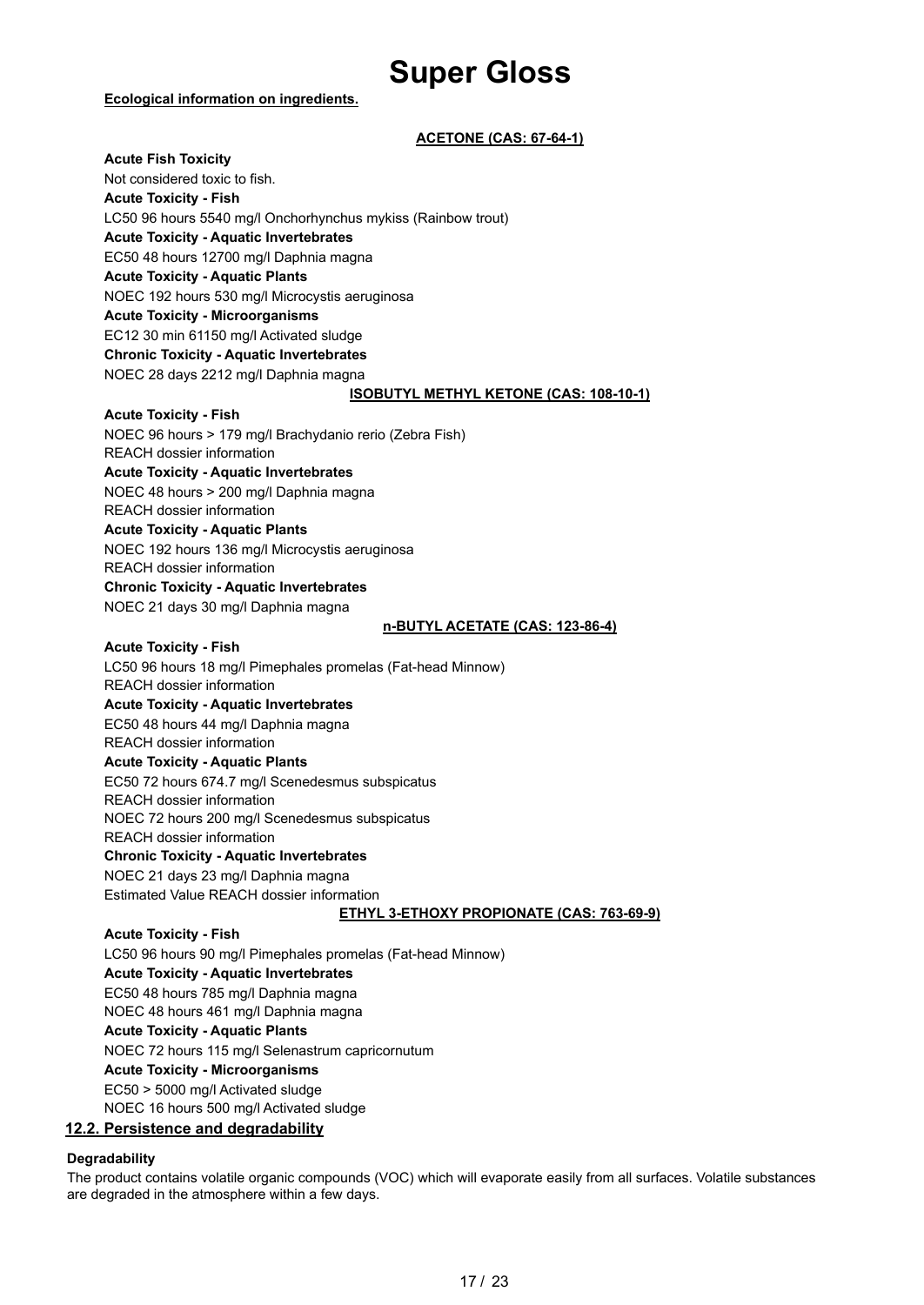#### **Ecological information on ingredients.**

#### **ACETONE (CAS: 67-64-1)**

#### **Phototransformation**

Air. DT50 20 ~ 115 days **Stability (Hydrolysis)** No significant reaction in water. **Biodegradation** Water and Sediment Degradation (90%) 28 days The substance is readily biodegradable.

#### **ISOBUTYL METHYL KETONE (CAS: 108-10-1)**

#### **Degradability**

The substance is readily biodegradable. **Stability (Hydrolysis)** No significant reaction in water. **Biodegradation** Water Degradation (83%) 28 days REACH dossier information

**n-BUTYL ACETATE (CAS: 123-86-4)**

#### **Degradability**

The product is easily biodegradable. **Phototransformation** Air. Half-life: 3.3 days REACH dossier information **Stability (Hydrolysis)** pH7 Half-life: ~ 26 months @ 25 °C Estimated Value REACH dossier information

### **Biodegradation**

Water Degradation (80%) 5 days REACH dossier information

#### **ETHYL 3-ETHOXY PROPIONATE (CAS: 763-69-9)**

#### **Degradability**

The product is easily biodegradable. **Phototransformation** Air. Half-life: ~ 24 hours Estimated Value **Biodegradation** Degradation (80%) 13 days Degradation refers to mineralisation. The substance is readily biodegradable. **12.3. Bioaccumulative potential**

#### **Bioaccumulative potential** The product does not contain any substances expected to be bioaccumulating. **Partition coefficient** Not available.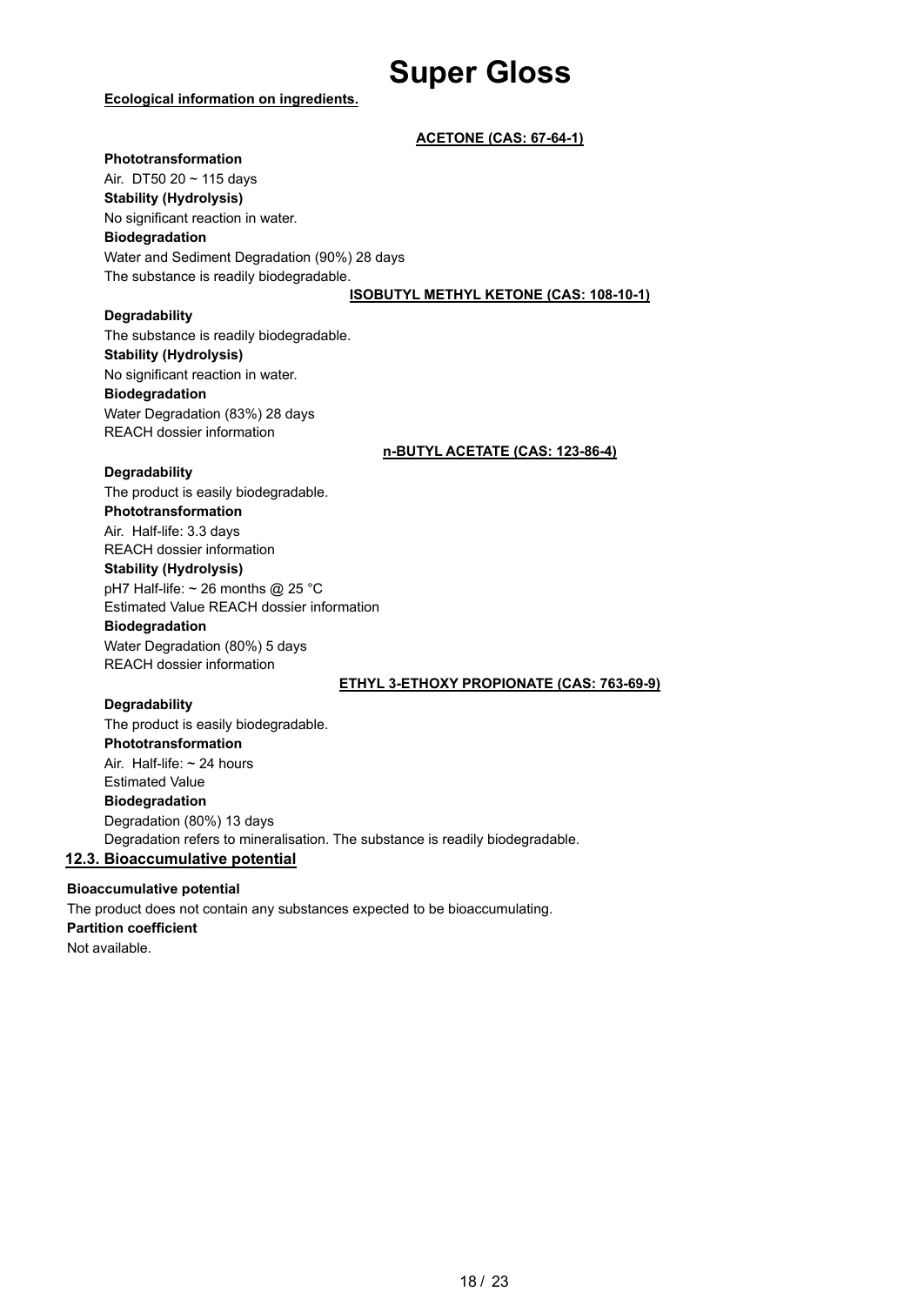#### **Ecological information on ingredients.**

#### **ACETONE (CAS: 67-64-1)**

#### **Bioaccumulative potential**

Will not bio-accumulate. **Bioaccumulation factor** BCF 3 Estimated Value **Partition coefficient** log Pow - 0.24

#### **Bioaccumulative potential**

Will not bio-accumulate. **Partition coefficient** log Pow 1.9

#### **ISOBUTYL METHYL KETONE (CAS: 108-10-1)**

#### **n-BUTYL ACETATE (CAS: 123-86-4)**

#### **Bioaccumulative potential**

Will not bio-accumulate. **Bioaccumulation factor**  $BCF \sim 15.3$ **Partition coefficient** log Pow 2.3

#### **ETHYL 3-ETHOXY PROPIONATE (CAS: 763-69-9)**

**Bioaccumulative potential** Will not bio-accumulate. **Bioaccumulation factor**  $BCF \sim 3.05$ Estimated Value **Partition coefficient** log Pow 1.47

#### **12.4. Mobility in soil**

#### **Mobility:**

The product is immiscible with water and will spread on the water surface. The product contains volatile organic compounds (VOC) which will evaporate easily from all surfaces.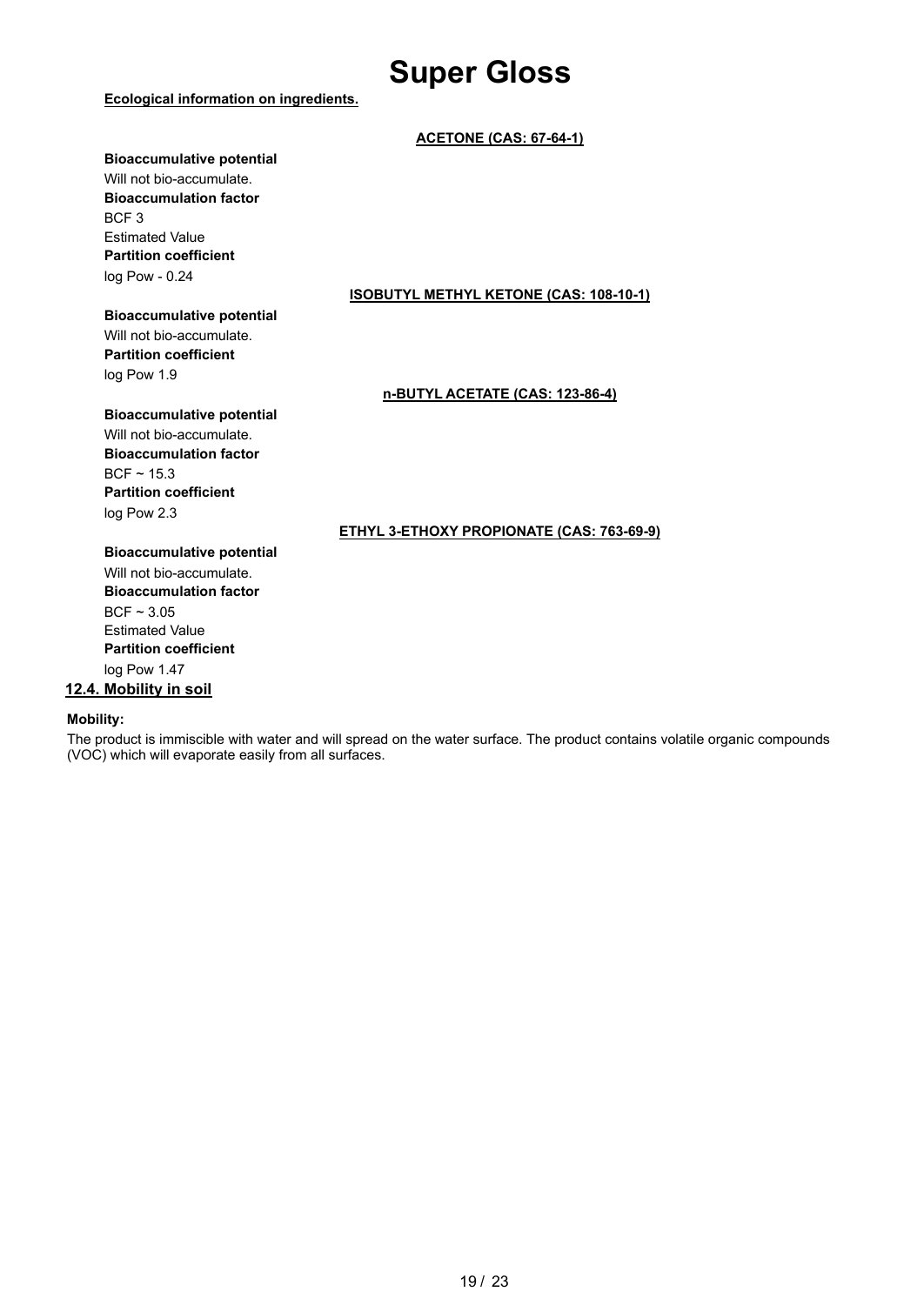#### **Ecological information on ingredients.**

#### **ACETONE (CAS: 67-64-1)**

#### **Mobility:**

Highly volatile. The product is water soluble and may spread in water systems. **Henry's Law Constant** 2.303 Pa m3/mol @ 15 °C **Surface tension** 23.3 mN/m @ 20 °C

#### **ISOBUTYL METHYL KETONE (CAS: 108-10-1)**

#### **Mobility:**

Highly volatile. The product is water soluble and may spread in water systems. **Adsorption/Desorption Coefficient** log Koc 2.008 REACH dossier information **Henry's Law Constant** 18.75 Pa m3/mol @ 20 °C REACH dossier information

#### **n-BUTYL ACETATE (CAS: 123-86-4)**

#### **Mobility:**

Volatile The product is insoluble in water and will spread on the water surface. **Henry's Law Constant** 28.5 Pa m3/mol

#### **ETHYL 3-ETHOXY PROPIONATE (CAS: 763-69-9)**

#### **Mobility:**

Volatile The product is partly miscible with water and may spread in the aquatic environment. **Surface tension** 66 mN/m 20

#### **12.5. Results of PBT and vPvB assessment**

This product does not contain any PBT or vPvB substances.

#### **Ecological information on ingredients.**

#### **ACETONE (CAS: 67-64-1)**

Not Classified as PBT/vPvB by current EU criteria. **ISOBUTYL METHYL KETONE (CAS: 108-10-1)**

Not Classified as PBT/vPvB by current EU criteria.

**n-BUTYL ACETATE (CAS: 123-86-4)**

Not Classified as PBT/vPvB by current EU criteria.

**ETHYL 3-ETHOXY PROPIONATE (CAS: 763-69-9)**

Not Classified as PBT/vPvB by current EU criteria.

#### **12.6. Other adverse effects**

Not applicable.

#### **Ecological information on ingredients.**

**ACETONE (CAS: 67-64-1)**

None known.

#### **ISOBUTYL METHYL KETONE (CAS: 108-10-1)**

None known.

#### **n-BUTYL ACETATE (CAS: 123-86-4)**

None known.

#### **ETHYL 3-ETHOXY PROPIONATE (CAS: 763-69-9)**

None known.

### **SECTION 13: DISPOSAL CONSIDERATIONS**

#### **General information**

When handling waste, consideration should be made to the safety precautions applying to handling of the product. Do not puncture or incinerate even when empty.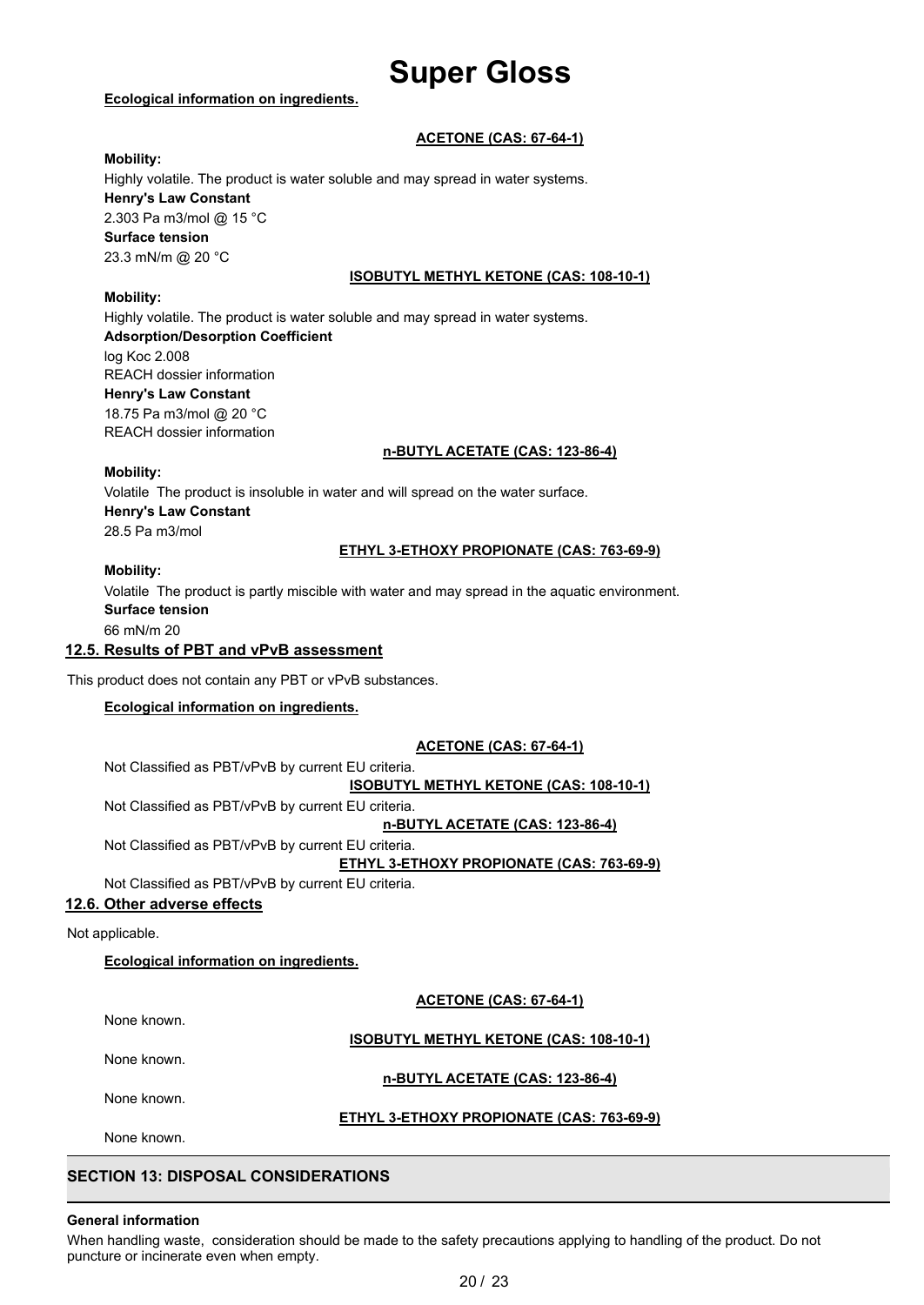#### **13.1. Waste treatment methods**

Make sure containers are empty before discarding (explosion risk). Do not puncture or incinerate even when empty. Dispose of waste and residues in accordance with local authority requirements.

#### **Waste Class**

European Waste Catalogue (EWC) : 08 01 11 (waste paint and varnish containing organic solvents or other dangerous substances).

### **SECTION 14: TRANSPORT INFORMATION**

#### **14.1. UN number**

| UN No. (ADR/RID/ADN) | 1950 |
|----------------------|------|
| UN No. (IMDG)        | 1950 |
| UN No. (ICAO)        | 1950 |
|                      |      |

#### **14.2. UN proper shipping name**

**Proper Shipping Name AEROSOLS** (IATA : Aerosols, flammable)

#### **14.3. Transport hazard class(es)**

| <b>ADR/RID/ADN Class</b>   | 2(5F) |
|----------------------------|-------|
| <b>ADR Label No.</b>       | 21    |
| <b>IMDG Class</b>          | 21    |
| <b>ICAO Class/Division</b> | 21    |
| <b>Transport Labels</b>    |       |



#### **14.4. Packing group**

Not applicable.

**14.5. Environmental hazards**

**Environmentally Hazardous Substance/Marine Pollutant** No.

#### **14.6. Special precautions for user**

**EMS** F-D, S-U

**Tunnel Restriction Code** (D)

#### **14.7. Transport in bulk according to Annex II of MARPOL73/78 and the IBC Code**

Not relevant

### **SECTION 15: REGULATORY INFORMATION**

#### **15.1. Safety, health and environmental regulations/legislation specific for the substance or mixture**

#### **Approved Code Of Practice**

British Aerosol Manufacturers Association Standard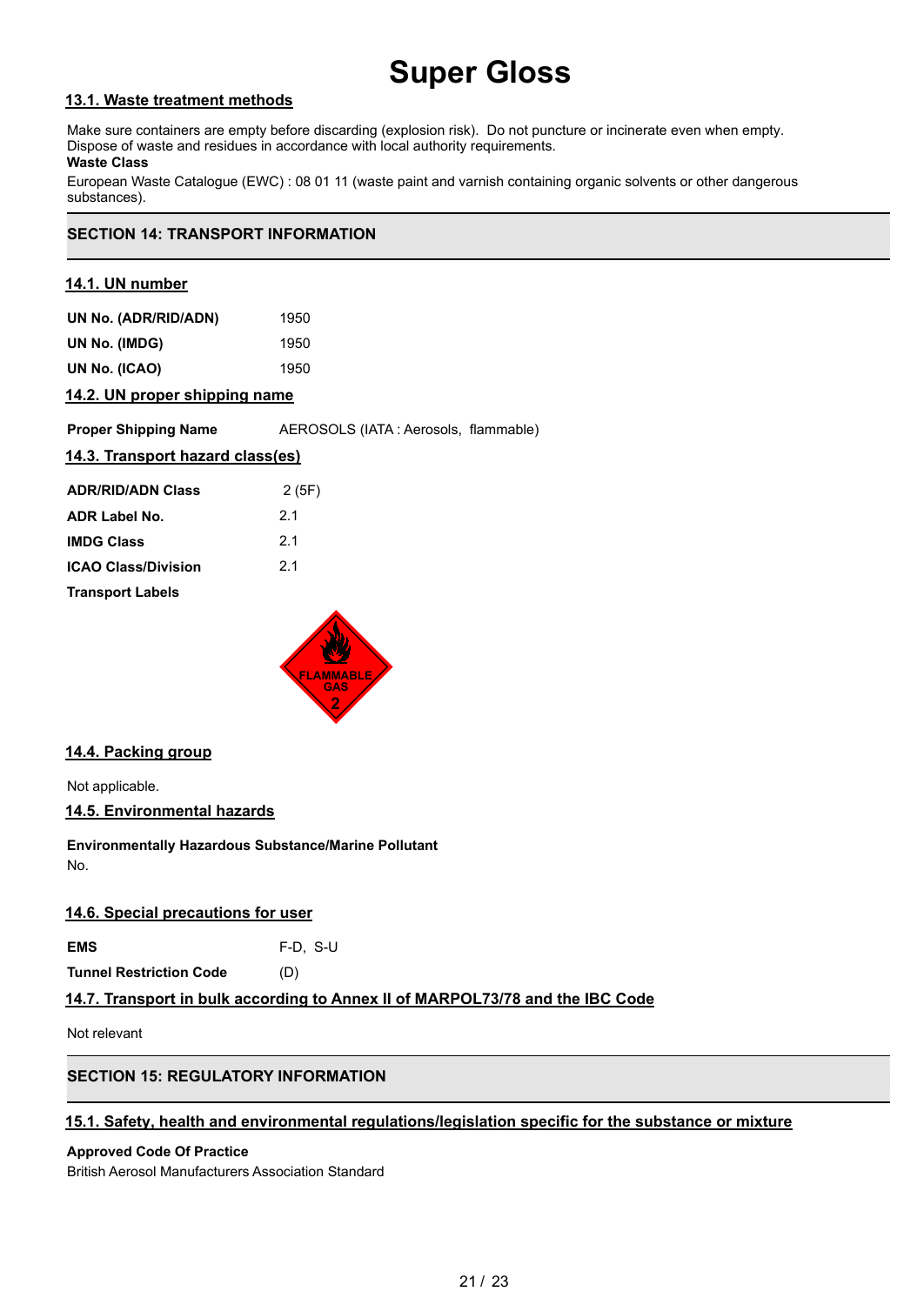#### **EU Legislation**

Dangerous Preparations Directive 1999/45/EC. Regulation (EC) No 1907/2006 of the European Parliament and of the Council of 18 December 2006 concerning the Registration, Evaluation, Authorisation and Restriction of Chemicals (REACH), establishing a European Chemicals Agency, amending Directive 1999/45/EC and repealing Council Regulation (EEC) No 793/93 and Commission Regulation (EC) No 1488/94 as well as Council Directive 76/769/EEC and Commission Directives 91/155/EEC, 93/67/EEC, 93/105/EC and 2000/21/EC, including amendments. Regulation (EC) No 1272/2008 of the European Parliament and of the Council of 16 December 2008 on classification, labelling and packaging of substances and mixtures, amending and repealing Directives 67/548/EEC and 1999/45/EC, and amending Regulation (EC) No 1907/2006 with amendments.

#### **National Regulations**

The Aerosol Dispensers Regulations 2009 (SI 2824) The Chemicals (Hazard Information and Packaging for Supply) Regulations 2009 (S.I 2009 No. 716).

#### **Health and Environmental Listings**

Regulation EC 2037/2000 on substances that deplete the ozone layer. Regulation EC 850/2004 on persistent organic pollutants. Regulation EC 689/2008 concerning the export and import of dangerous chemicals. None of the ingredients are listed.

#### **Authorisations (Title VII Regulation 1907/2006)**

No specific authorisations are noted for this product.

**Restrictions (Title VIII Regulation 1907/2006)**

No specific restrictions of use are noted for this product.

**Seveso Category (Directive 2012/18/EU)**

P3a (FLAMMABLE AEROSOLS). Lower Tier Requirements 150 tonnes. Upper Tier Requirements 500 Tonnes.

#### **15.2. Chemical Safety Assessment**

No chemical safety assessment has been carried out.

### **SECTION 16: OTHER INFORMATION**

#### **Information Sources**

Classification is based on the classification of the individual components (the conventional method). Test data are not available for the mixture itself.

| <b>Revision Date</b>        | 30/10/2012                                                                                  |
|-----------------------------|---------------------------------------------------------------------------------------------|
| <b>Supersedes date</b>      | 22/08/2011                                                                                  |
| <b>Risk Phrases In Full</b> |                                                                                             |
| R <sub>12</sub>             | Extremely flammable.                                                                        |
| R <sub>10</sub>             | Flammable.                                                                                  |
| R20/21                      | Harmful by inhalation and in contact with skin.                                             |
| R20                         | Harmful by inhalation.                                                                      |
| R65                         | Harmful: may cause lung damage if swallowed.                                                |
| R <sub>11</sub>             | Highly flammable                                                                            |
| R36/37                      | Irritating to eyes and respiratory system.                                                  |
| R36/37/38                   | Irritating to eyes, respiratory system and skin.                                            |
| R36                         | Irritating to eyes.                                                                         |
| R37                         | Irritating to respiratory system.                                                           |
| R38                         | Irritating to skin.                                                                         |
| NC.                         | Not classified.                                                                             |
| R66                         | Repeated exposure may cause skin dryness or cracking.                                       |
| R51/53                      | Toxic to aquatic organisms, may cause long-term adverse effects in the aquatic environment. |
| R67                         | Vapours may cause drowsiness and dizziness.                                                 |